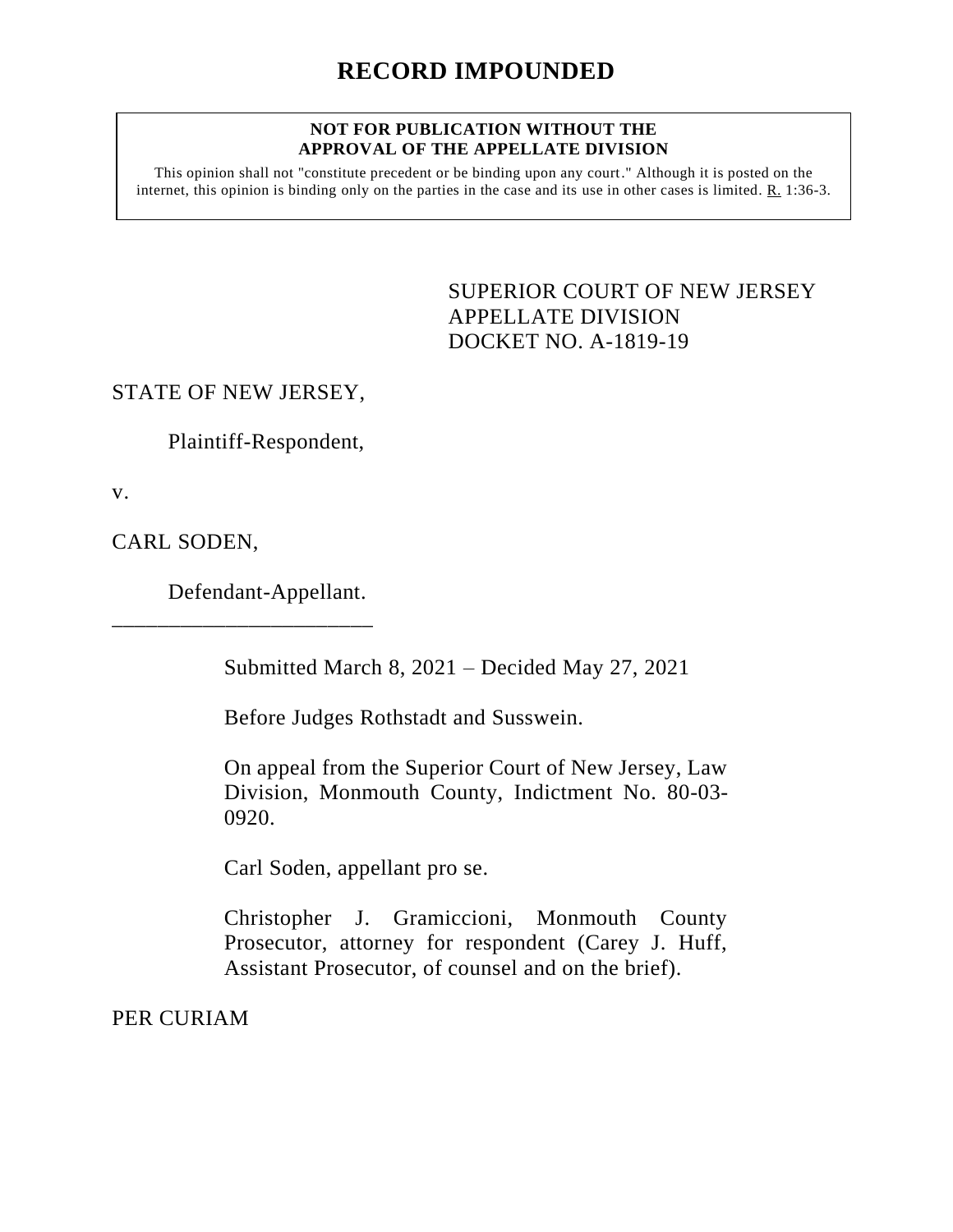Defendant Carl Soden appeals from an August 27, 2019 order denying his motion to correct an illegal sentence. His appeal stems from his fourth postconviction challenge to his aggregate sentence of one hundred years with fifty years of parole ineligibility for various offenses, including kidnapping, weapons possession, and multiple aggravated sexual assaults.

We previously affirmed defendant's sentence on three occasions: on direct appeal in 1983, see State v. Soden, A-904-81 (App. Div. Feb. 23, 1983), certif. denied, 94 N.J. 514 (1983) (Soden I); on appeal from the denial of his petition for post-conviction relief (PCR) in 1998, see State v. Soden, A-1197-96 (App. Div. Oct. 23, 1998), cert. denied, 158 N.J. 72 (1999) (Soden II); and on appeal from denial of his 2008 motion to correct an illegal sentence, see State v. Soden, A-2327-08 (App. Div. Jan. 15, 2010) (Soden III). In all of these appeals, defendant maintained that his sentence was illegal, albeit for different reasons than he now argues.

In the present appeal, defendant specifically argues

#### POINT I

# [THE] PCR JUDGE ERRED IN DECIDING THAT THE LAW OF THE CASE DOCTRINE APPLIED TO THE ISSUE OF MERGER IN DEFENDANT'S PCR.

### POINT II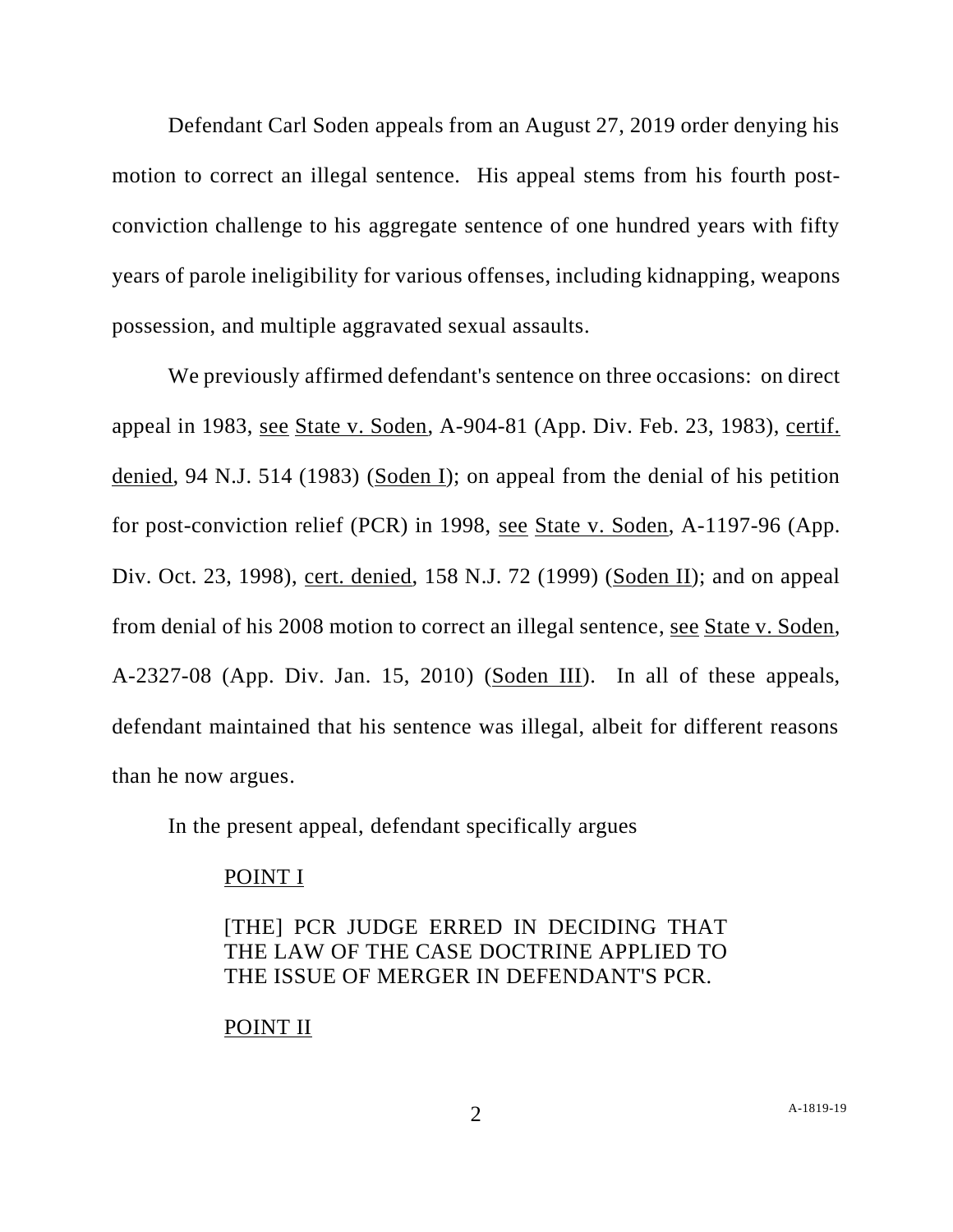[THE] PCR JUDGE ERRED IN FAILING TO MERGE DEFENDANT'S BURGLARY CONVICTION INTO THE FIRST[-]DEGREE AGGRAVATED SEXUAL ASSAULT, [N.J.S.A.] 2C:14-2[(a)](3) CONVICTION.

#### POINT III

[THE] PCR JUDGE ERRED IN FAILING TO MERGE DEFENDANT'S THIRD[-]DEGREE POSSESSION OF A WEAPON (KNIFE) FOR AN UNLAWFUL PURPOSE, [N.J.S.A.] 2C:39-4(d) CONVICTION INTO THE FIRST[-]DEGREE AGGRAVATED SEXUAL ASSAULT,  $[N.J.S.A.]$   $2C:14-2[(a)](4)$ CONVICTION.

### POINT IV

[THE] PCR JUDGE ERRED IN FAILING TO MERGE DEFENDANT'S FOURTH[-]DEGREE UNLAWFUL POSSESSION OF A WEAPON, (KNIFE) [N.J.S.A.] 2C:39-5(d) CONVICTION INTO THE SECOND[-] DEGREE BURGLARY, [N.J.S.A.] 2C:18-2.

### POINT V

## [THE] PCR JUDGE ERRED IN NOT VACATING MERGER COUNTS.

We are again unpersuaded by defendant's contention. We affirm the denial of defendant's motion because, contrary to defendant's arguments, his convictions for weapons offenses could not be merged in the manner defendant suggests, as his crimes constituted separate offenses and required different elements to be found before the jury could convict, and they were all supported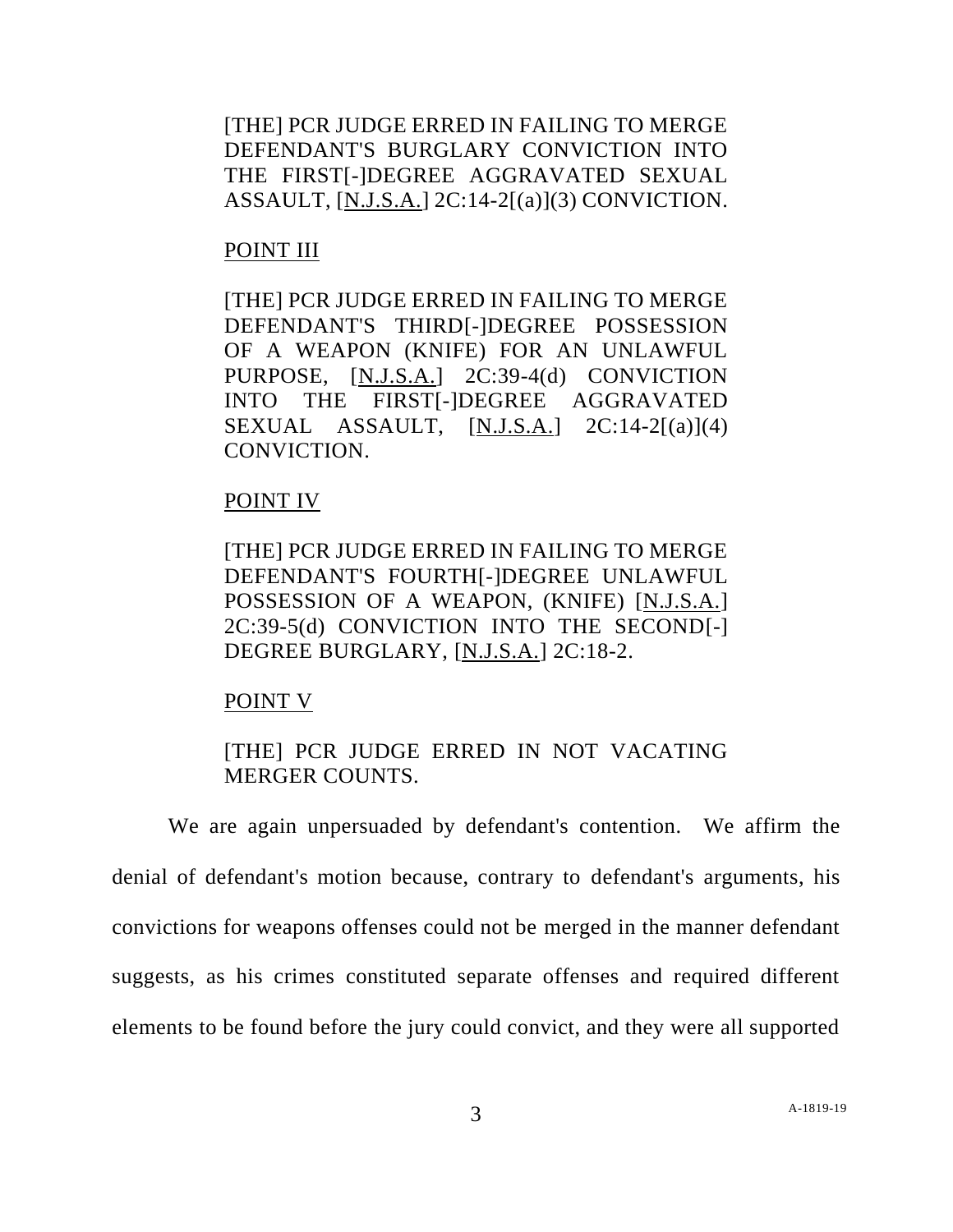by independent evidence in the record. Moreover, the properly merged counts could not be unmerged so as to extinguish his conviction on those charges.

For purposes of the present appeal, we need not repeat in detail the facts surrounding defendant's commission of the subject crimes, his trial, or his 1981 conviction, as they are set forth at length in our earlier opinion on direct appeal. Soden I, slip op. at 1-3. We limit our recitation to defendant's sentencing and the motion that led to the order under appeal.

In 1981, a jury convicted defendant of three counts of first-degree aggravated sexual assault, N.J.S.A. 2C:14-2(a)(3), 2C:14-2(a)(4), 2C:14-  $2(a)(6)$ ; and one count each of first-degree kidnapping, N.J.S.A.  $2C:13-1(b)$ ,  $2C:13-1(b)(2)$ ; fourth-degree aggravated assault, N.J.S.A.  $2C:12-1(b)(3)$ ; thirddegree criminal restraint, N.J.S.A. 2C:13-2(a); second-degree burglary, N.J.S.A. 2C:18-2; third-degree possession of a weapon for an unlawful purpose, N.J.S.A. 2C:39-4(d); and fourth-degree unlawful possession of a weapon, N.J.S.A.  $2C:39-5(d)$ .

At defendant's sentencing, the trial court judge merged the criminal restraint conviction into the kidnapping conviction, the unlawful possession of a weapon conviction was merged into the possession of a weapon for an unlawful purpose conviction, and the aggravated assault conviction into the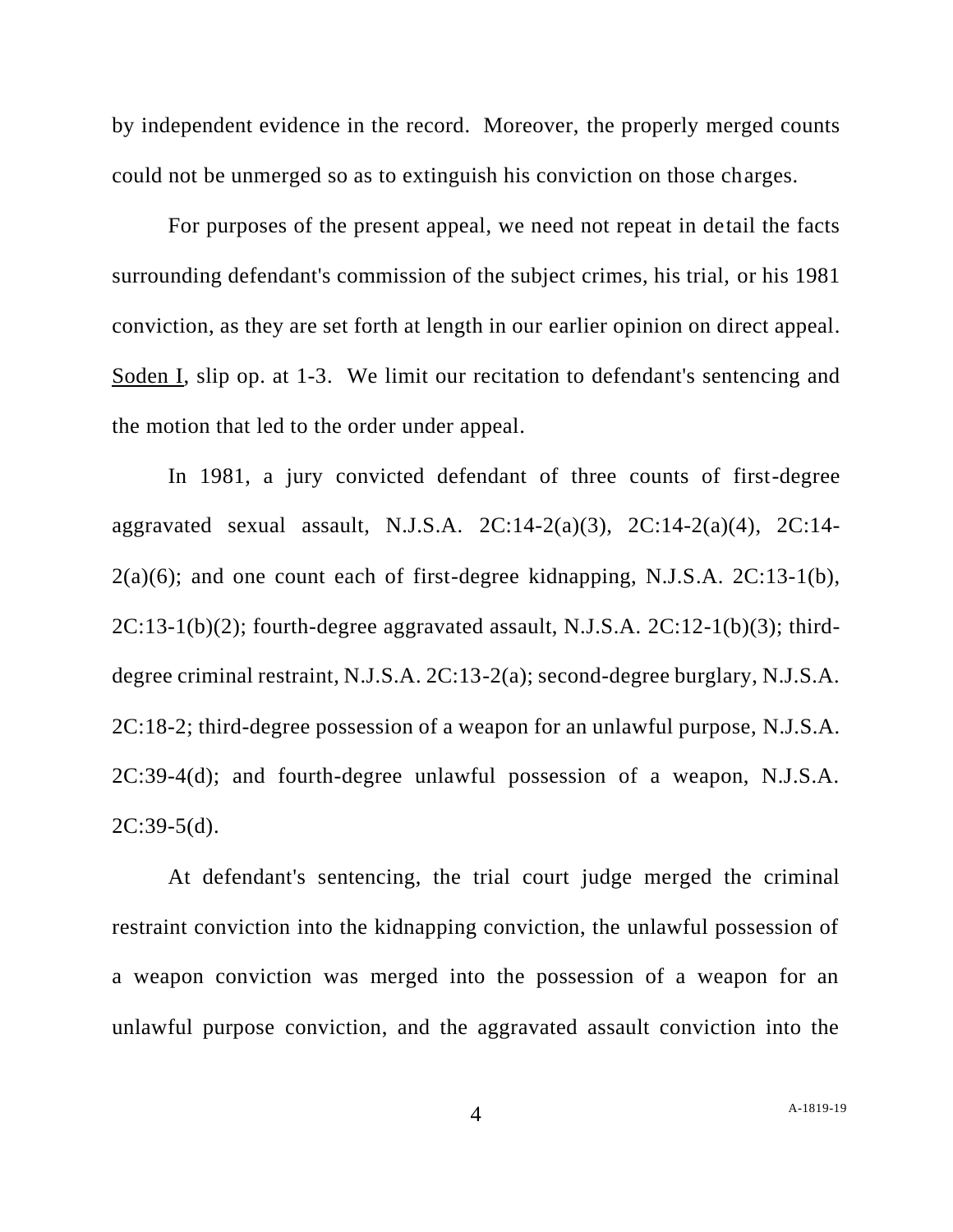aggravated sexual assault convictions. During sentencing, the judge explained that burglary did not merge with the aggravated sexual assault because the legislature intended the two offenses to remain separate crimes and to punish them separately.

Defendant was sentenced to the following: thirty years imprisonment with fifteen years of parole ineligibility on the kidnapping conviction; ten years imprisonment with five years of parole ineligibility for the burglary conviction; five years imprisonment on the weapons conviction; and twenty years in prison with ten years parole ineligibility on each of the three aggravated sexual assaults. All sentences were ordered to run consecutive, except for the five-year weapons sentence which was ordered to run concurrently. In total, defendant was sentenced to 100 years with a fifty-year period of parole ineligibility.

In 2018, defendant filed his motion to correct an illegal sentence under Rule  $3:21-10(b)(5)$  and to correct a clerical error. In his pro se brief, he argued that the trial court erred by: failing to merge his burglary conviction into his first-degree aggravated sexual assault convictions; failing to merge his possession of a weapon for an unlawful purpose conviction into his aggravated sexual assault convictions; and failing to merge his unlawful possession of a weapon conviction into the burglary conviction. He also argued that the trial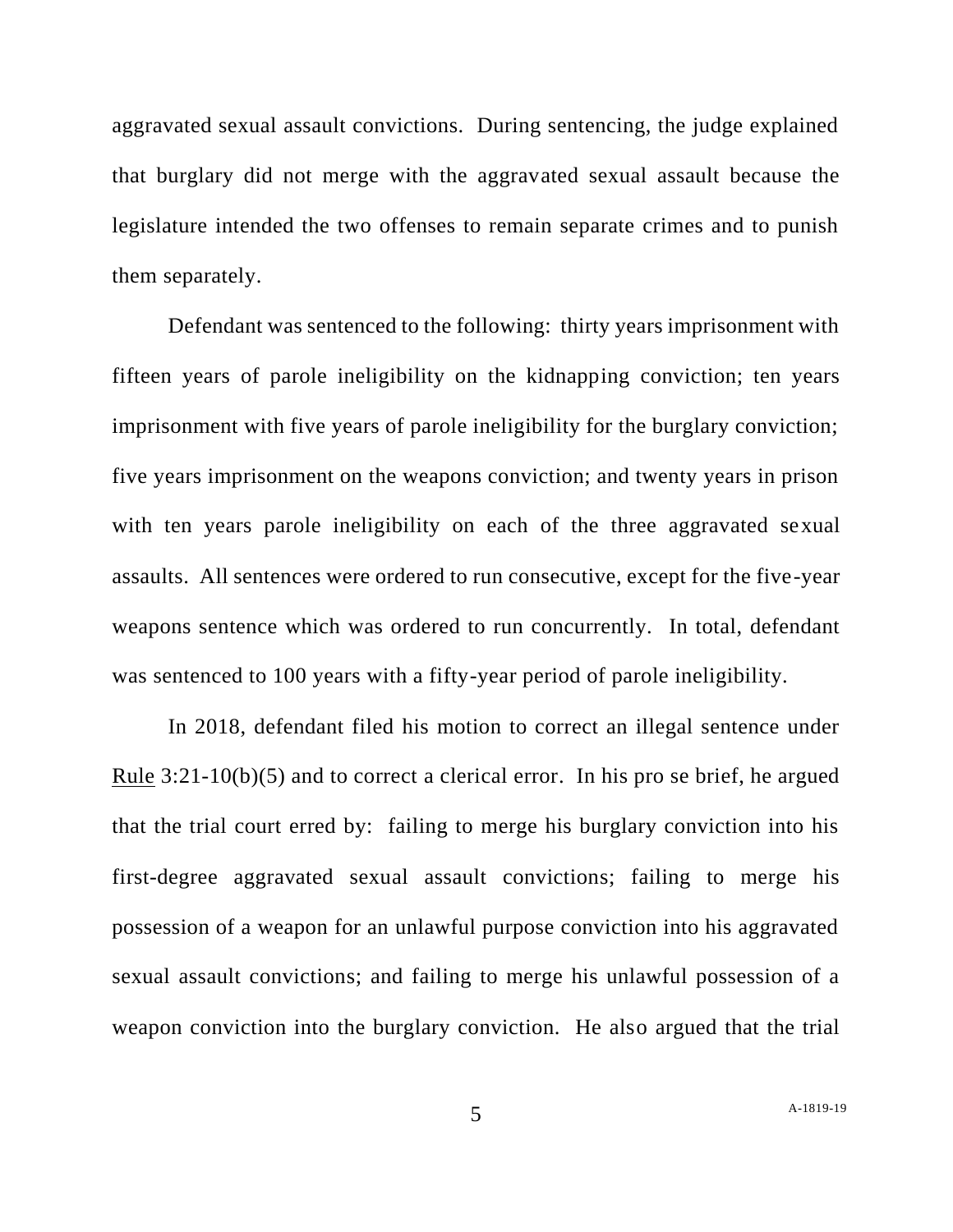court failed to vacate the merged convictions. Finally, he argued that his Judgement of Conviction (JOC) erroneously stated that he was convicted for a fourth aggravated sexual assault and a remand was necessary to amend the JOC to reflect it was for aggravated assault.

The motion judge considered the parties' oral arguments on August 2, 2019, and explained that he viewed the application "[i]n essence, [as] a matter for post-conviction relief." Defendant's counsel argued that the law of the case doctrine did not bar defendant's application because the previous appeals did not address the specific merger issues defendant raised in this motion. As to defendant's primary substantive argument—that the burglary conviction should have merged with the aggravated sexual assault conviction—counsel argued that the burglary raised the degree of the sexual assault from second-degree sexual assault to aggravated sexual assault, and that the purpose of his illegal entry into the home was to commit the sexual assault.

Next, counsel argued that defendant's weapon convictions should have merged with the aggravated sexual assault conviction, "primarily for the same legal reasons." She added that there was no special verdict sheet regarding that charge, and where verdict is ambiguous, it should favor defendant, not the State. Counsel briefly noted that defendant believed his second-degree burglary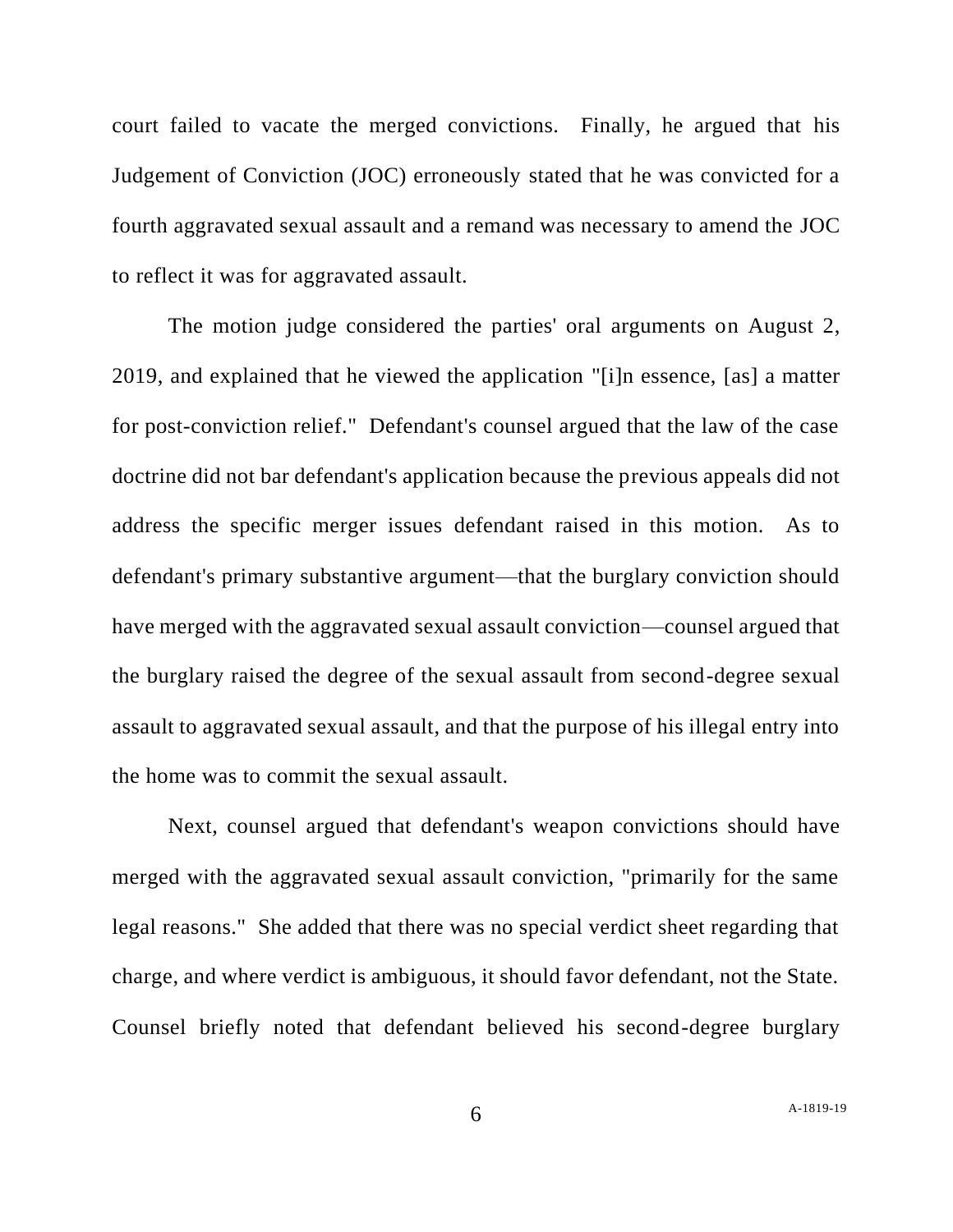conviction and the unlawful possession of a weapon conviction should be merged under the same "legal authorities and premises cited previously." As to defendant's JOC, counsel explained that the State conceded there was an error with reporting his conviction for a fourth aggravated sexual assault and that error needed to be corrected.

On August 27, 2019, the motion judge denied defendant's application, placing his reasons on the record that day, except as to the error in the JOC, which he agreed needed to be corrected. After reviewing the circumstances of defendant's criminal acts,<sup>1</sup> the judge explained that pursuant to Rule 3:21-10(b)(5), a motion to correct a sentence may be filed at any time. He noted that defendant's current motion to correct an illegal sentence was argued under Rule 3:21-10(b)(5) and his previous motion from 2008 argued that his sentence had to be changed under Rule 3:21-10(b)(3). Despite this difference, the basis for defendant's argument was the same—specifically that his sentence was illegal.

The motion judge then cited to State v. Reldan, 100 N.J. 187, 203-05 (1985), and explained the law of the case doctrine as "a discretionary principle that when applied . . . requires that a decision of law made in [a] particular case

<sup>&</sup>lt;sup>1</sup> He explained that between 5:30 and 7:00 a.m. on January 1, 1981, defendant entered the victim's home, and sexually assaulted through vaginal, oral, and anal penetration, "using the knife to force [the victim] into performing these acts."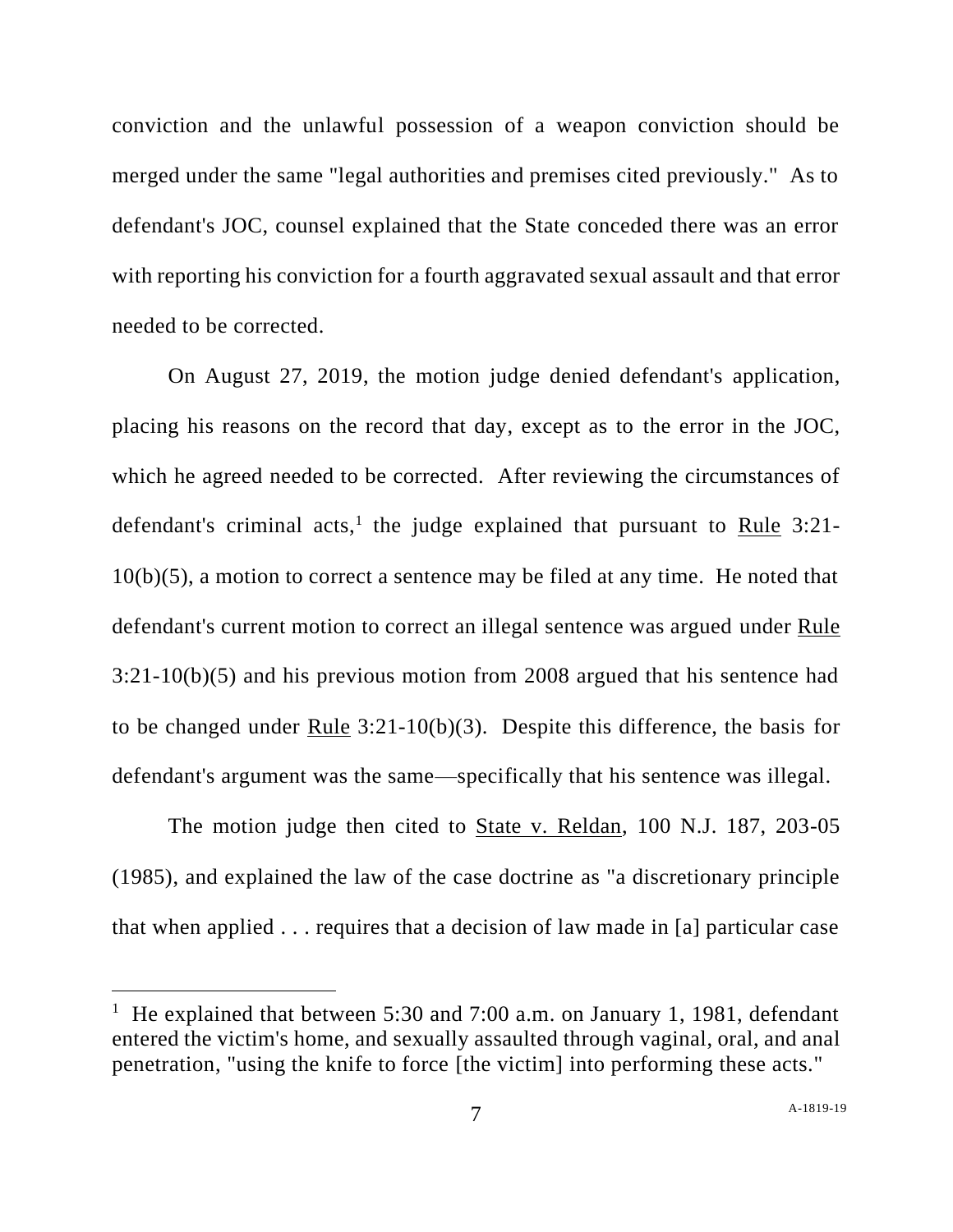be respected . . . by all other lower or equal courts during pendency of the litigation." He added that the doctrine "avoids repetitious litigation of the same issue by permitting a court to consider previously litigated issues settled for all subsequent stages of the case." He further explained that the doctrine "should be applied flexibly to serve the interest[s] of justice." To apply the doctrine, a court must consider "relevant factors that bear on the pursuit of justice, and, particularly, the search for the truth." Under these guiding principles and the procedural history of the case, the motion judge concluded that the issue of defendant's sentence had been fully litigated, the law of the case doctrine was applicable, and the doctrine barred defendant's new claims.

Despite this conclusion, the motion judge also addressed the merger issues raised by defendant, and explained that:

> N.J.S.A. 2C:1-8, provides, in pertinent part, that, "[w]hen the same conduct of a defendant may establish commission of more than one offense, the defendant may be prosecuted for each such offense." However, a defendant may be prosecuted for multiple offenses arising from the same conduct, except, if: (1) [o]ne offense is included in the other; (2) [o]ne offense consists only of a conspiracy or other form of preparation to commit the other; (3) [i]nconsistent findings of fact are required to establish the commission of the offenses; or (4) [t]he offenses differ only in that one is defined to prohibit a designated kind of conduct generally and the other to prohibit a specific instance of conduct.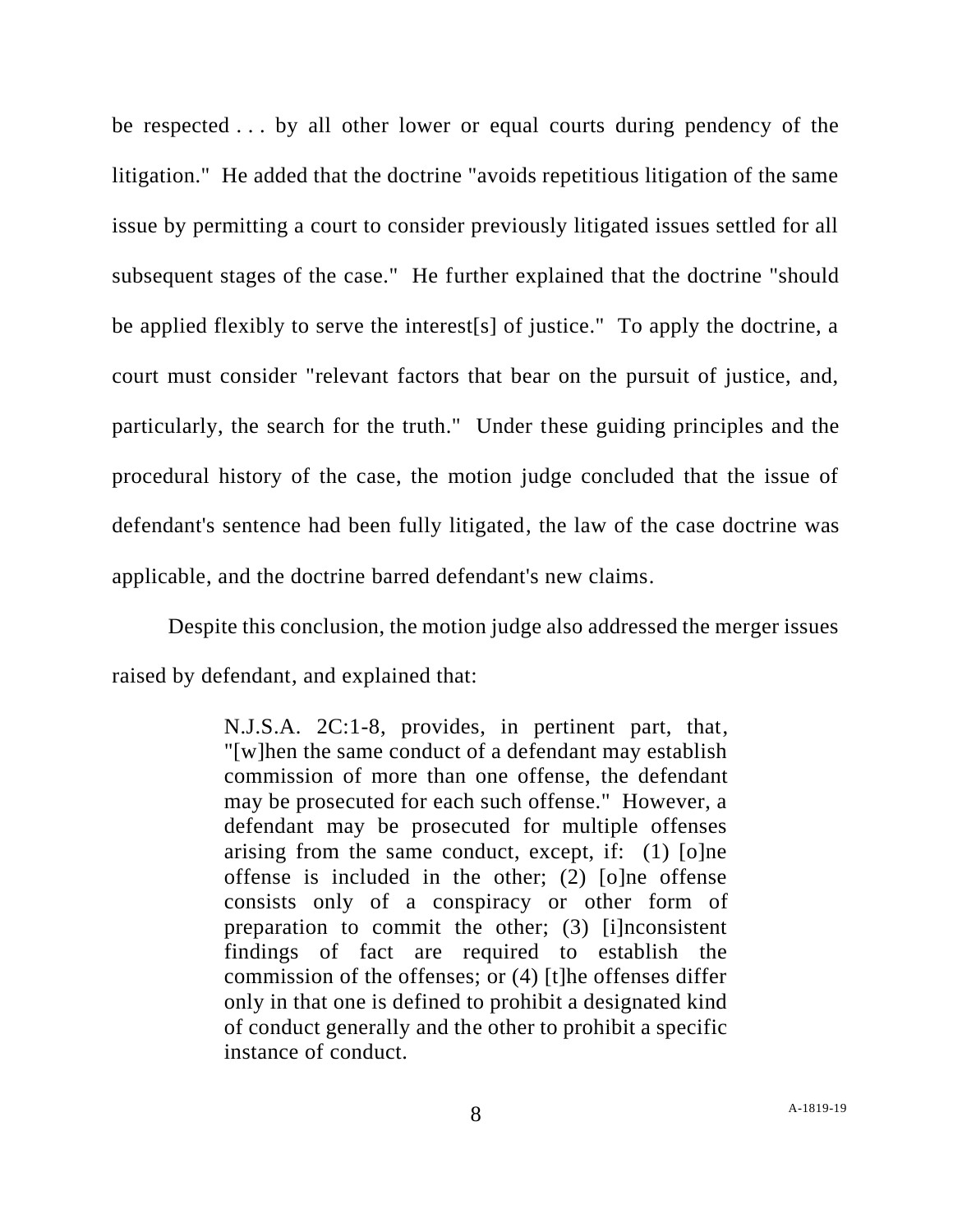As to defendant's first argument—that his burglary conviction should have merged with his aggravated sexual assault conviction—the judge first explained the statutory requirements to be guilty of aggravated sexual assault under N.J.S.A. 2C:14-2. He then rejected defendant's argument because "[a] number of facts could have elevated defendant's sexual assault conviction to a first[- ]degree crime, including the burglary, the kidnapping, his use of a knife during the commission of the sexual assault, [and] his threatening to use the knife for his use of physical force." He added that defendant was found guilty under N.J.S.A. 2C:14-2(a) 3, 4, and 6 and "[t]herefore, any of those factors would have elevated his conviction."

The judge observed that defendant relied on State v. Ramos, 217 N.J. Super. 530 (App. Div. 1987), for support that the burglary conviction should have merged with the aggravated sexual assault conviction; but the judge found State v. Adams, 227 N.J. Super. 51 (App. Div. 1988), more persuasive because in Adams, the Appellate Division explained that if those counts merged, there would be little deterrence to stop an individual from committing a sexual assault during the commission of another crime—such as a kidnapping, robbery, or burglary. He also explained that it was not necessary to prove the burglary in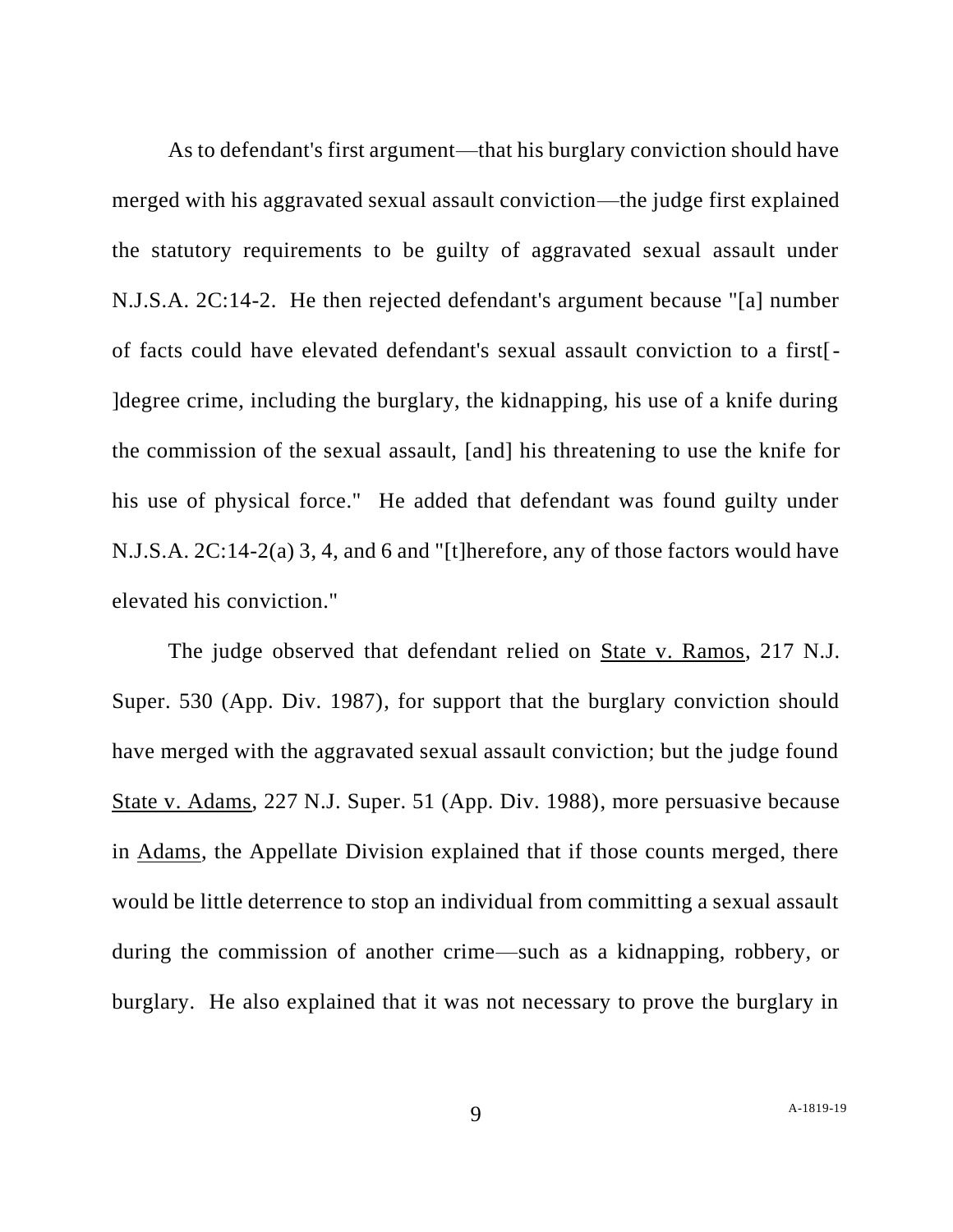order to prove the first-degree sexual assault and therefore found that the convictions did not merge.

As to defendant's second argument—that his convictions for sexual assault and possession of a weapon for an unlawful purpose should have merged—the judge, quoting State v. Diaz, 144 N.J. 628, 636 (1996), explained that "merger is required 'when the only unlawful purpose in possessing the weapon is to use it to commit the substantive offense.'" In this case, "the jury was not charged with what specific unlawful purpose . . . defendant had in mind when committing the crime and no special verdict sheet was used. The jury was therefore free to conclude that . . . defendant used the weapon for a number of unlawful purposes." He highlighted that defendant used the knife for several reasons during the commission of his offenses, including using the knife to threaten the victim, to prevent her from resisting the sexual assault, to injure her, and to kidnap her.

The motion judge also noted that the victim's daughter was inside the home at the time of the offense and defendant could have used the weapon to intimidate her. Consequently, "there was sufficient evidence before the jury for them to conclude that . . . defendant had a broader purpose of possessing the knife and only using it for the aggravated sexual assaults."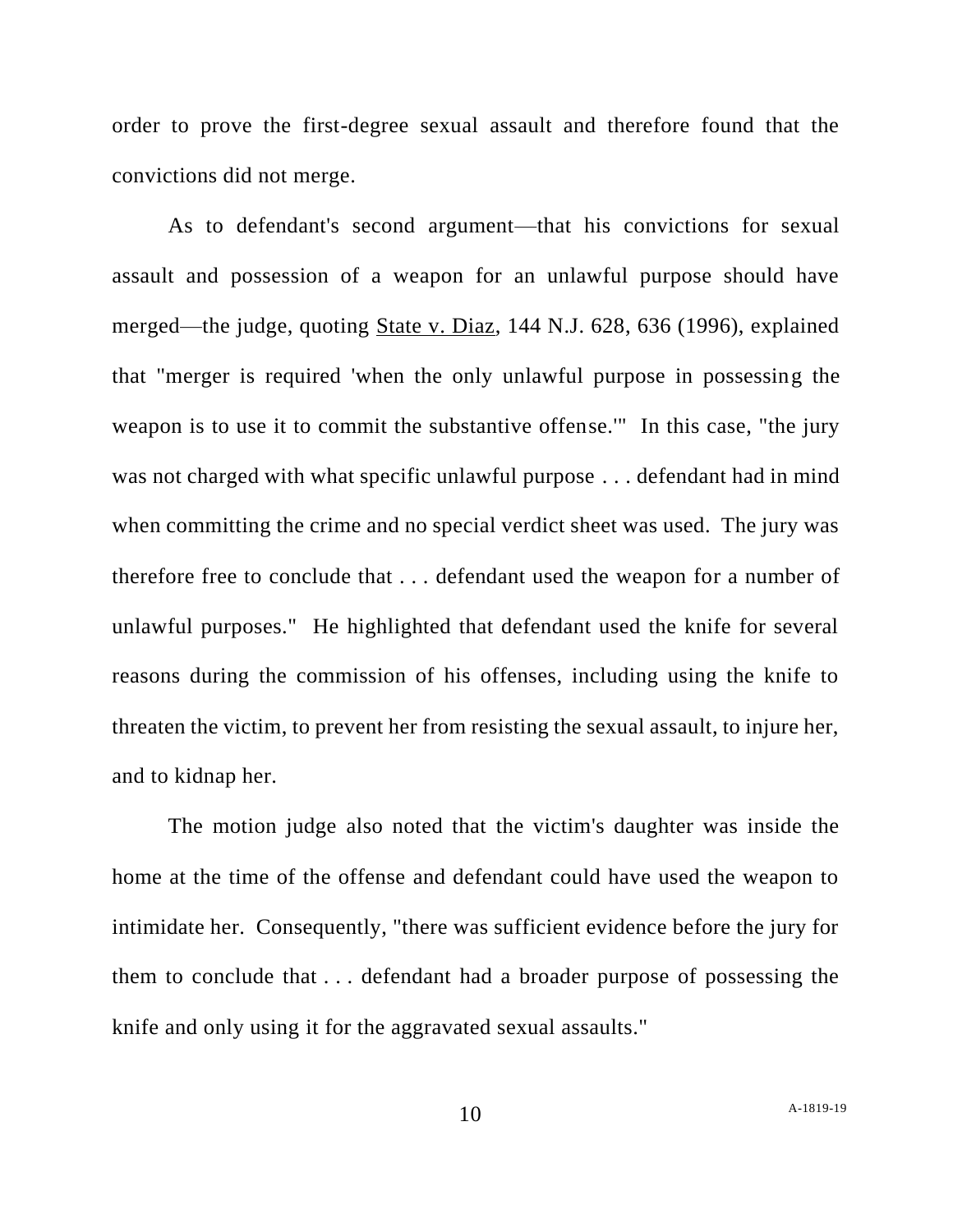As to defendant's third argument—that the burglary conviction and unlawful possession of a weapon charge should have merged—the judge explained that generally, convictions for the unlawful possession of a weapon, N.J.S.A. 2C:39-5(d) and convictions for possession of a weapon for an unlawful purpose, N.J.S.A. 2C:39-4(d) merge for the purposes of sentencing. He added that defendant was convicted of burglary under two theories, "that he caused injury to the victim and/or that he possessed a weapon" and that the jury could have elevated the burglary charge based on either theory. Therefore, "the possession conviction does not merge with the burglary conviction."

Additionally, as to defendant's fourth argument—that the sentencing judge did not vacate the merged counts—the motion judge explained that "New Jersey law is clear that merge[d] convictions are not extinguished." As to defendant's final argument—that his JOC should be amended—the judge agreed and determined that it would be corrected under Rule 1:13-1.

That same day, the motion judge issued an order reflecting his oral decision. Defendant's corrected JOC was entered on August 8, 2019. This appeal followed.

We begin by observing that we review de novo a trial court judge's determination of the legality of a sentence. State v. Robinson, 217 N.J. 594, 604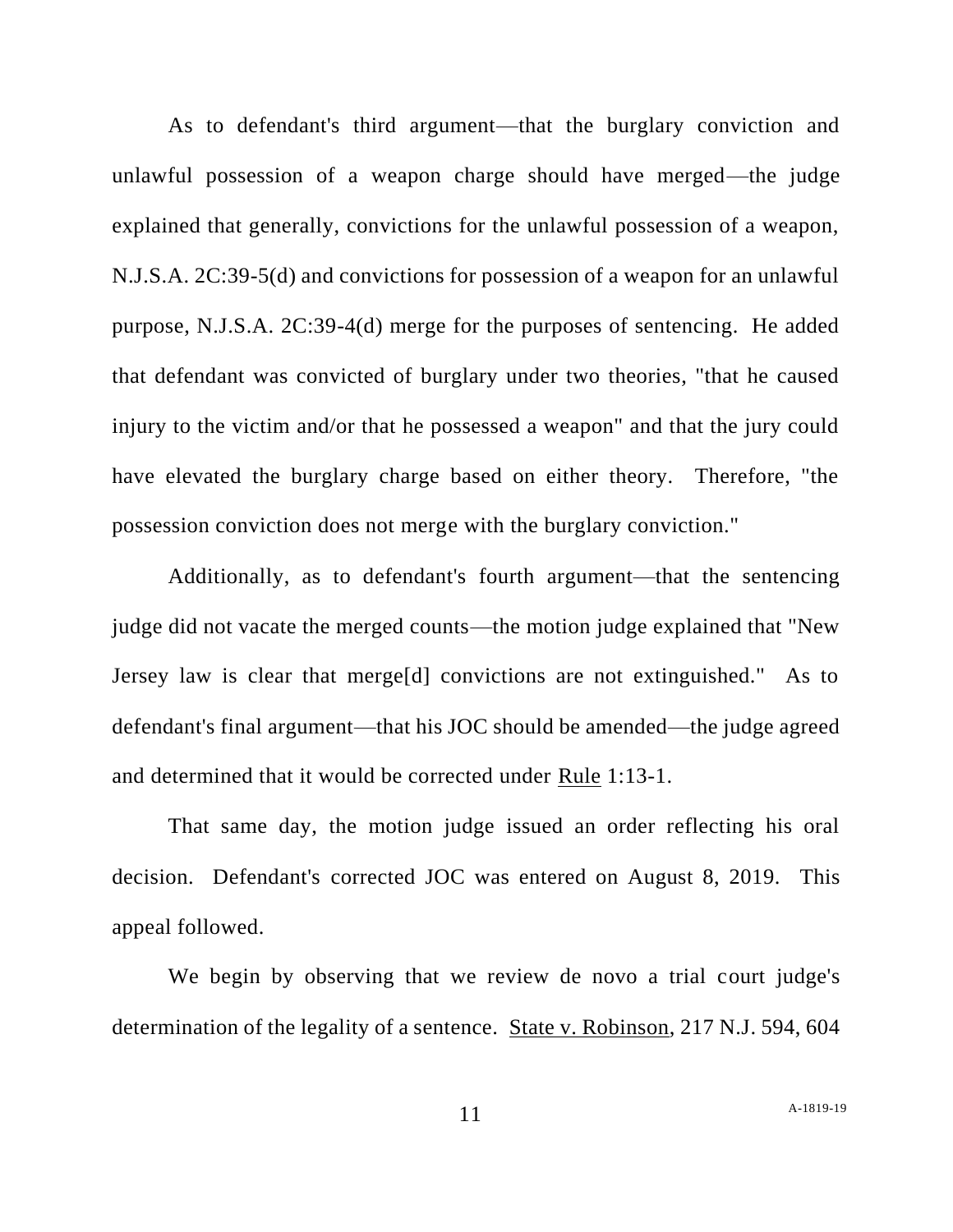(2014). The same standard applies to whether a judge properly merged a defendant's convictions, see State v. Romero, 191 N.J. 59, 80 (2007), and whether the law of the case doctrine was properly applied, <u>see State v. K.P.S.</u>, 221 N.J. 266, 276 (2015).

At the outset, we note our disagreement with the motion judge's conclusion that the law of the case doctrine barred defendant's motion. Defendant filed this motion under Rule 3:21-10(b)(5), which provides that "[a] motion may be filed and an order may be entered at any time . . . correcting a sentence not authorized by law including the Code of Criminal Justice . . . ." "The failure to merge convictions results in an illegal sentence for which there is no procedural time limit for correction" because merger implicates a defendant's constitutional rights. Romero, 191 N.J. at 80.

Unless the merger issues had been previously determined, the law of the case doctrine does not bar the issue being raised at any time. The doctrine is "based upon the sound policy that when an issue is once litigated and decided during the course of a particular case, that decision should be the end of the matter." State v. Hale, 127 N.J. Super. 407, 410 (App. Div. 1974). "The lawof-the-case doctrine 'is a non-binding rule intended to prevent relitigation of a previously resolved issue' in the same case." K.P.S., 221 N.J. at 276 (quoting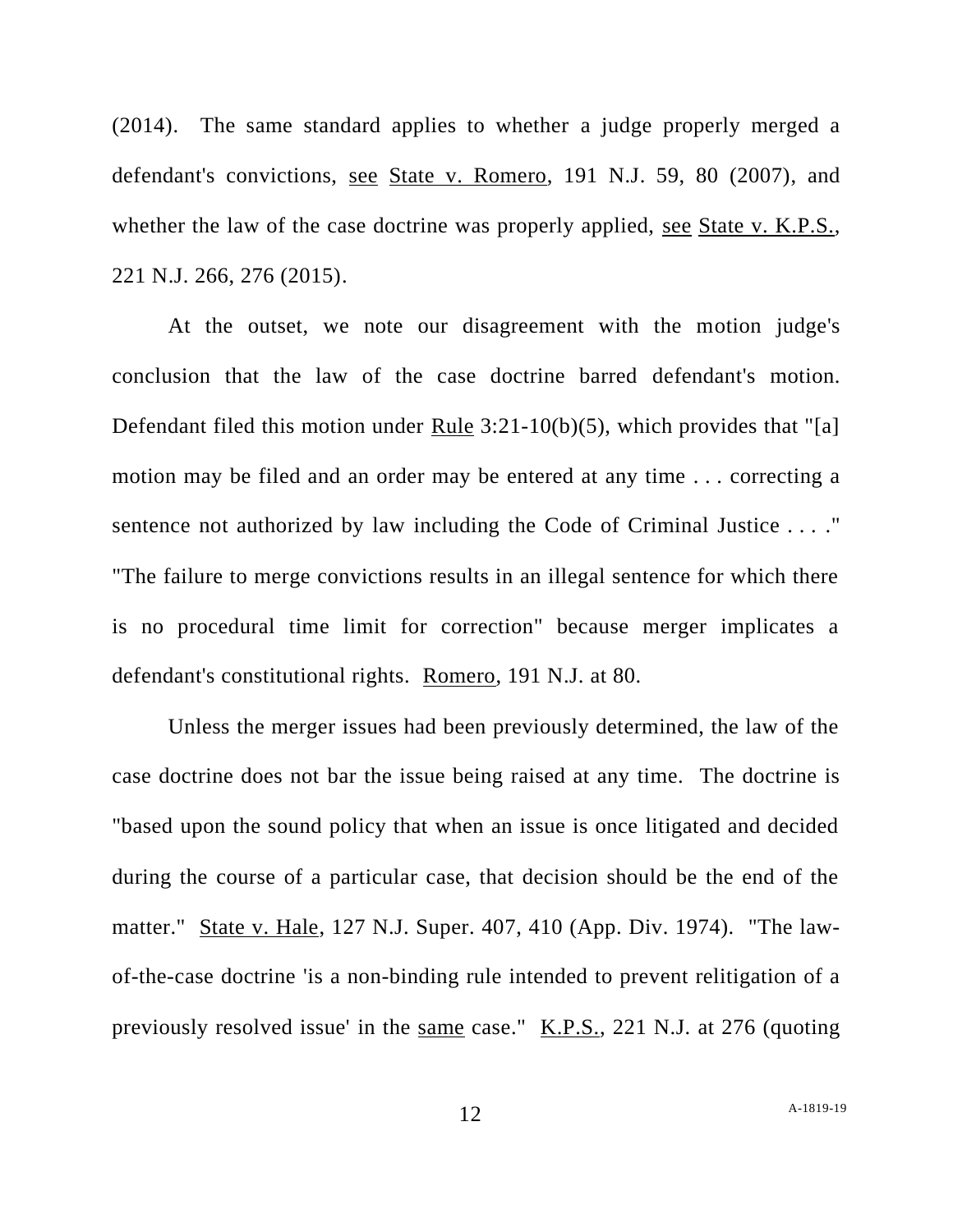Lombardi v. Masso, 207 N.J. 517, 538 (2011)). For example, it "may be applied in a situation where one judge decides a pretrial motion to suppress, but another judge conducts the trial. In such a case, the decision rendered at the pretrial hearing may be said to be the 'law of the case' during the subsequent trial." Hale, 127 N.J. Super. at 411.

Importantly, "law of the case may bar a party from relitigating the same issue during the pendency of the same case before a court of equal jurisdiction." K.P.S., 221 N.J. at 277. The doctrine is "guided by the 'fundamental legal principle . . . that once an issue has been fully and fairly litigated, it ordinarily is not subject to relitigation between the same parties either in the same or in subsequent litigation.'" Ibid. (omission in original) (quoting Morris Cnty. Fair Hous. Council v. Boonton Twp., 209 N.J. Super. 393, 444 n.16 (Law Div. 1985)). The doctrine "should be applied flexibly to serve the interests of justice." Reldan, 100 N.J. at 205. The doctrine must also "conform to the due process requirements of our State Constitution." K.P.S., 221 N.J. at 280.

Here, although the parties dispute the scope of the "issue" that had been previously litigated, and undeniably, defendant's sentence has been evaluated on several grounds and has been upheld on those grounds, no court has previously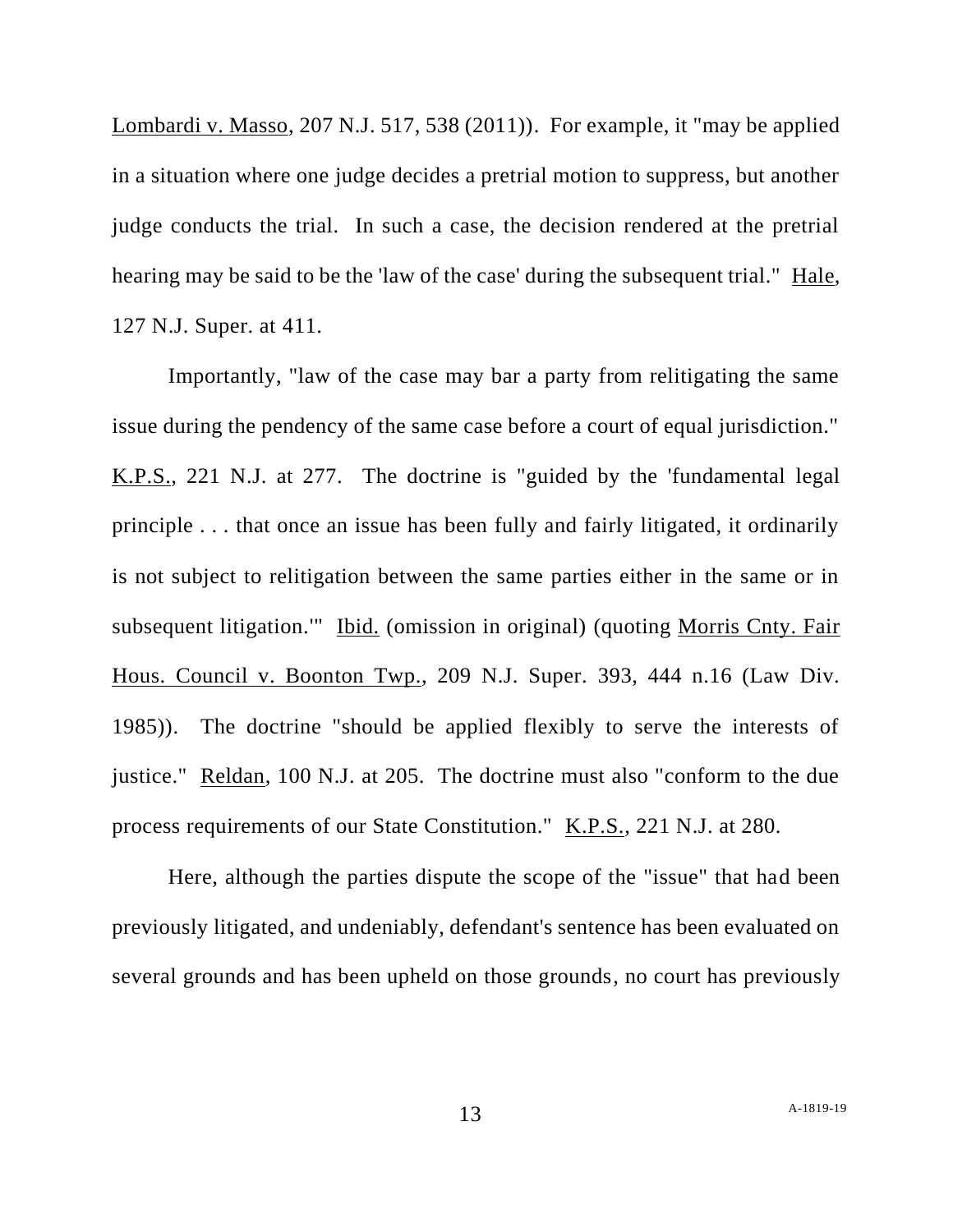addressed the actual issues raised in this appeal—merger, which implicates constitutional rights. See State v. Dillihay, 127 N.J. 42, 46 (1992).

Having noted our disagreement with the motion judge about the applicability law of the case doctrine, we nonetheless agree with his ultimate conclusions as to the merits of defendant's contentions about merger. The concept of merger arises from the fundamental principle that a defendant may not be punished for two offenses if he has only committed one. State v. Davis, 68 N.J. 69, 77 (1975); see also State v. Cole, 120 N.J. 321, 325-26 (1990); State v. Frank, 445 N.J. Super. 98, 107-08 (App. Div. 2016) (explaining merger implicates defendant's constitutional rights and prevents multiple punishments for the same conduct). As already noted, the failure to merge convictions when required results in an illegal sentence. Romero, 191 N.J. at 80.

Merger is addressed in N.J.S.A. 2C:1-8, which is based on the concept that "'an accused [who] committed only one offense . . . cannot be punished as if for two.'" State v. Tate, 216 N.J. 300, 302 (2013) (alteration and omission in original) (quoting Davis, 68 N.J. at 77). "Convictions for lesser-included offenses, offenses that are a necessary component of the commission of another offense, or offenses that merely offer an alternative basis for punishing the same criminal conduct will merge." Ibid. The statute provides for the merger of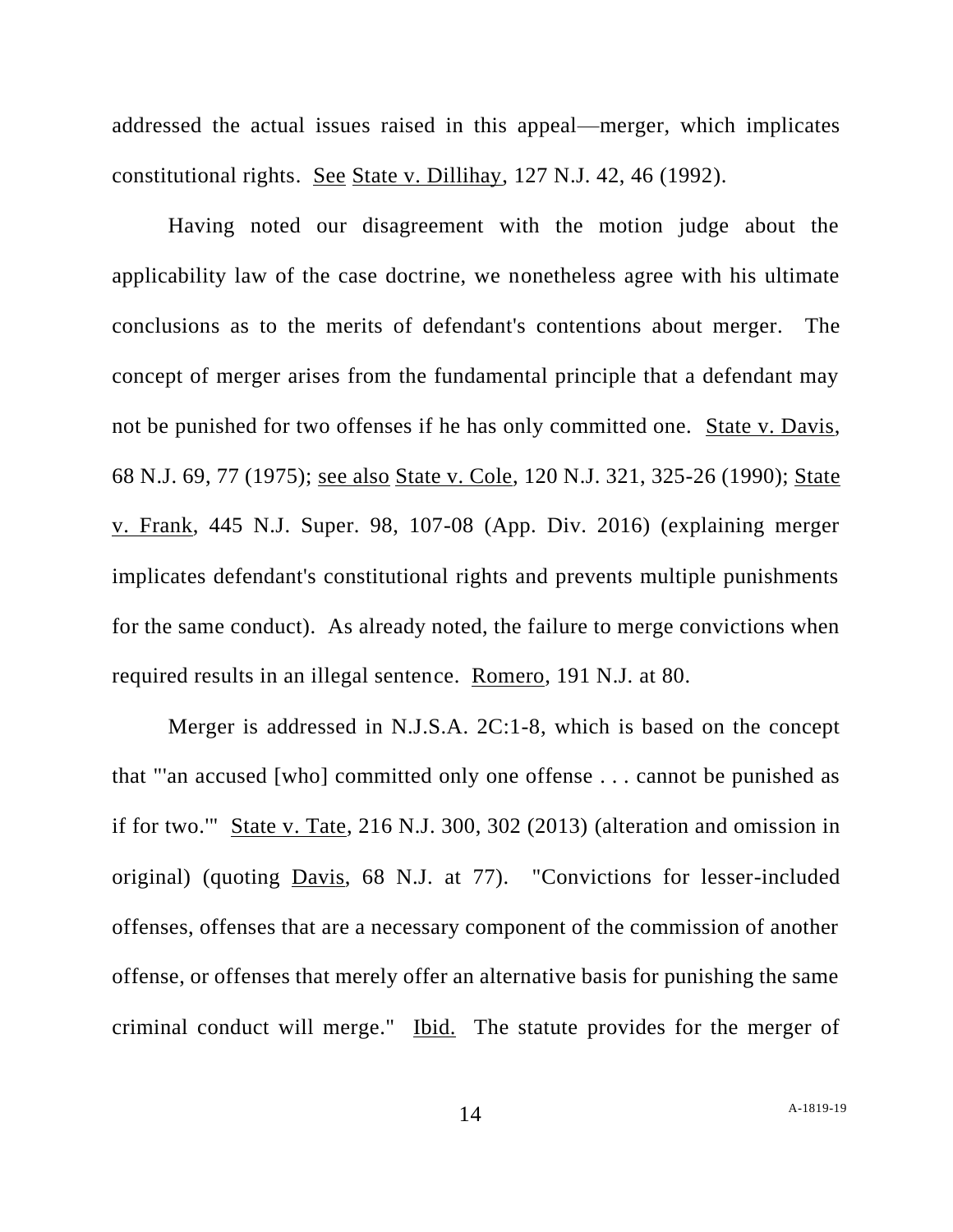offenses to avoid impermissible multiple convictions for the same conduct and sets forth a series of factors to guide a court in determining whether to bar multiple convictions for conduct that constitutes more than one offense. In particular, N.J.S.A. 2C:1-8(d) requires merger when one offense is established by proof of the same or less than all the facts required to establish the commission of another offense charged. See State v. Mirault, 92 N.J. 492, 502- 03 (1983).

To determine whether merger is appropriate, we apply a "flexible standard." Diaz, 144 N.J. at 637 (citing Davis, 68 N.J. at 69); see also State v. Miller, 237 N.J. 15, 32-33 (2019) (discussing Davis approach). "[W]e must first determine whether the legislature has in fact undertaken to create separate offenses." Davis, 68 N.J. at 77-78. After determining the legislature's intent, the next step is to determine whether a defendant, facing separate charges, "can of necessity be convicted of but one crime by application of one of the 'offensedefining' tests for 'sameness.'" Id. at 81.

To resolve that question, "[a]s a practical matter [we may] employ a certain flexibility of approach to the inquiry of whether separate offenses have been established." Ibid. This approach

> would entail analysis of the evidence in terms of, among other things, the time and place of each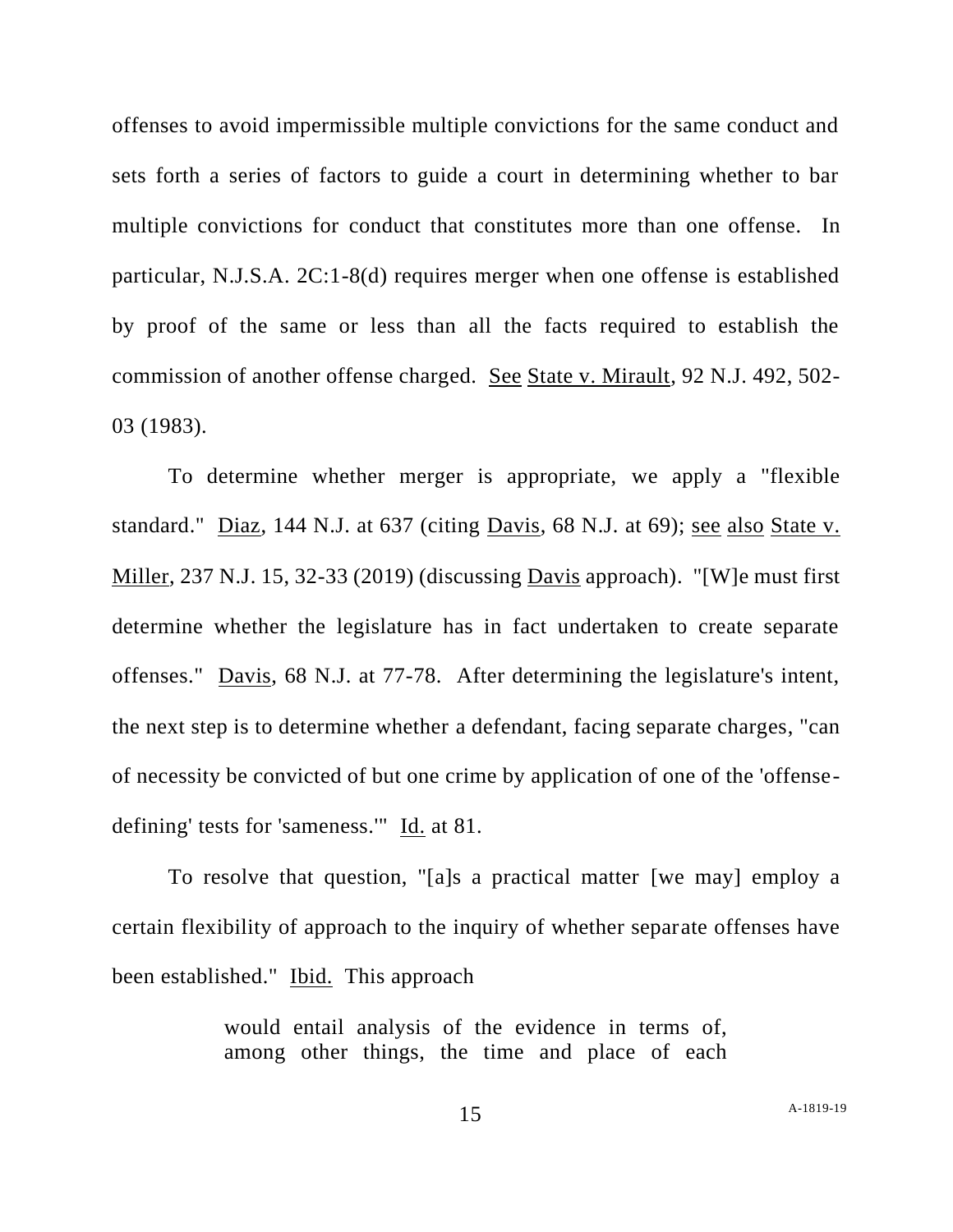purported violation; whether the proof submitted as to one count of the indictment would be a necessary ingredient to a conviction under another count; whether one act was an integral part of a larger scheme or episode; the intent of the accused; and the consequences of the criminal standards transgressed.

#### [Ibid.]

With these guiding principles in mind, we turn to defendant's contention on appeal that he established the "only" factor that could have aggravated his conviction for sexual assaults was the burglary so it should have been merged with his convictions for aggravated sexual assault. He argues that Ramos controls this case and the motion judge erred in ruling that it was unnecessary to prove the burglary in order to prove the first-degree aggravated sexual assault. We disagree.

In Adams, 227 N.J. Super. at 56-57, we departed from our earlier holding in Ramos. In doing so, we relied on the Supreme Court's then recent holding in State v. Miller, 108 N.J. 112, 116 (1987); and the Ramos opinion's failure to address other controlling decisions. Adams, 227 N.J. Super. at 63 (discussing State v. Mosch, 214 N.J. Super. 457, 465 (App. Div. 1986)).

We concluded in Adams that, as in the present case, the defendant's thirddegree burglary that was elevated to a second-degree offense because defendant attempted to or caused harm to his victim, properly served as the basis for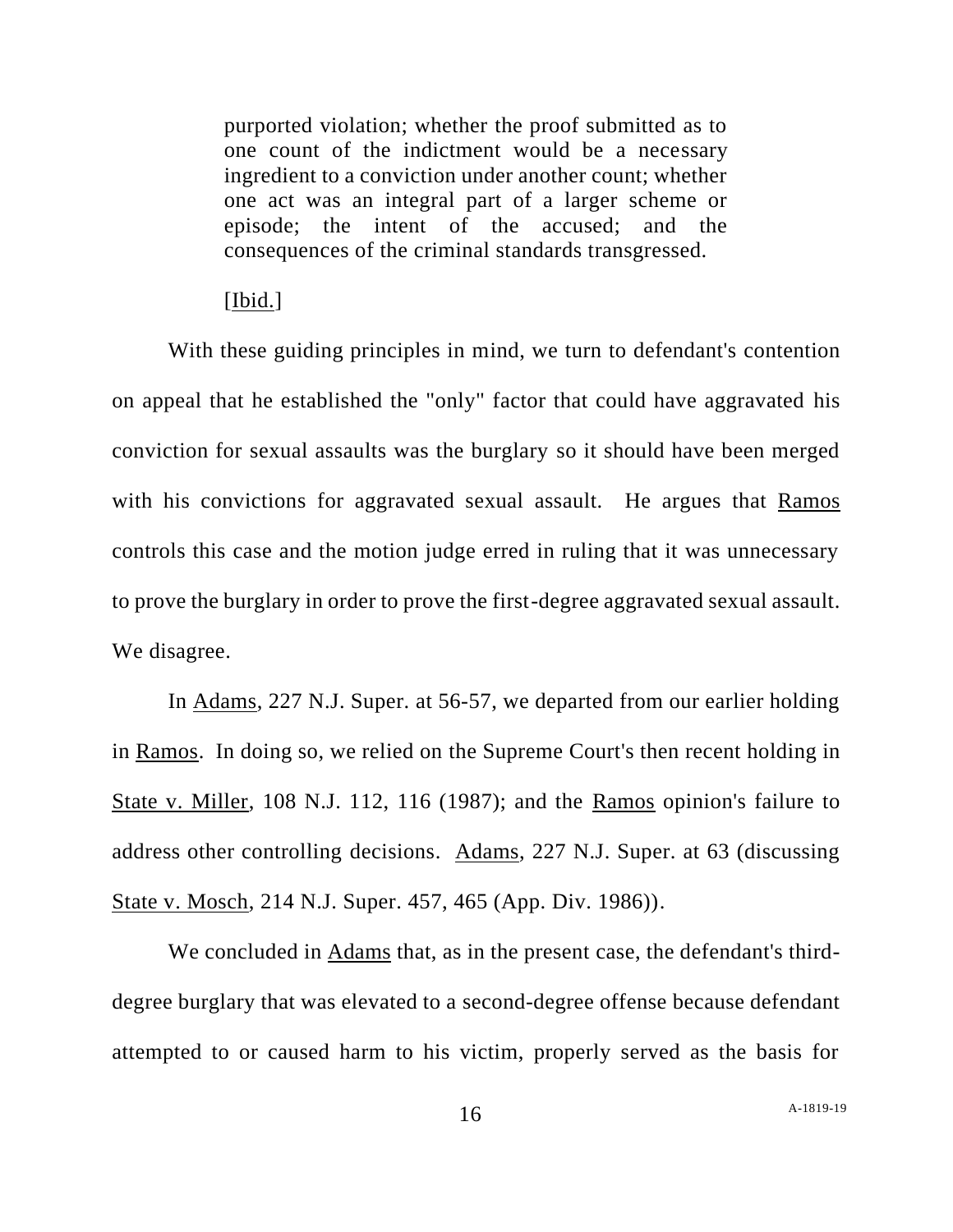elevating the sexual assault the defendant also committed to an aggravated sexual assault, "thus advancing it to a crime of the first[-]degree." 227 N.J. Super. at 60. We observed that "under the indictment and based on the evidence and the judge's instructions, the jury could have found attempted aggravated sexual assault based on either an 'aggravated assault on another' or a 'burglary.'" Ibid. Under those circumstances, merger was inappropriate because the facts indicated conduct that constituted violations of different criminal statutes. Id. at 61.

We also explained that "[o]ur reading of the statutory provisions leads us to conclude that the Legislature intended to and did create separate and distinct offenses for burglary and sexual assault which do not merge." Ibid. In so ruling, we reasoned as follows:

> We cannot conclude that the Legislature intended the survival of only one crime when the defendant commits both an aggravated sexual assault or an attempted aggravated sexual assault during the course of one of the crimes listed in N.J.S.A.  $2C:14-2[(a)](3)$ , such as a burglary, kidnapping, murder or aggravated assault. It would be incongruous to suppose that a kidnapping, murder or arson . . . would merge with an attempted aggravated sexual assault, even if we merged the 'lesser offense' into the greater. . . . It is difficult to conclude logically that there should be a merger where, as here, in the course of a burglary Adams attempted to commit an act of sexual penetration, and also used physical force or coercion to injure the victim . . . .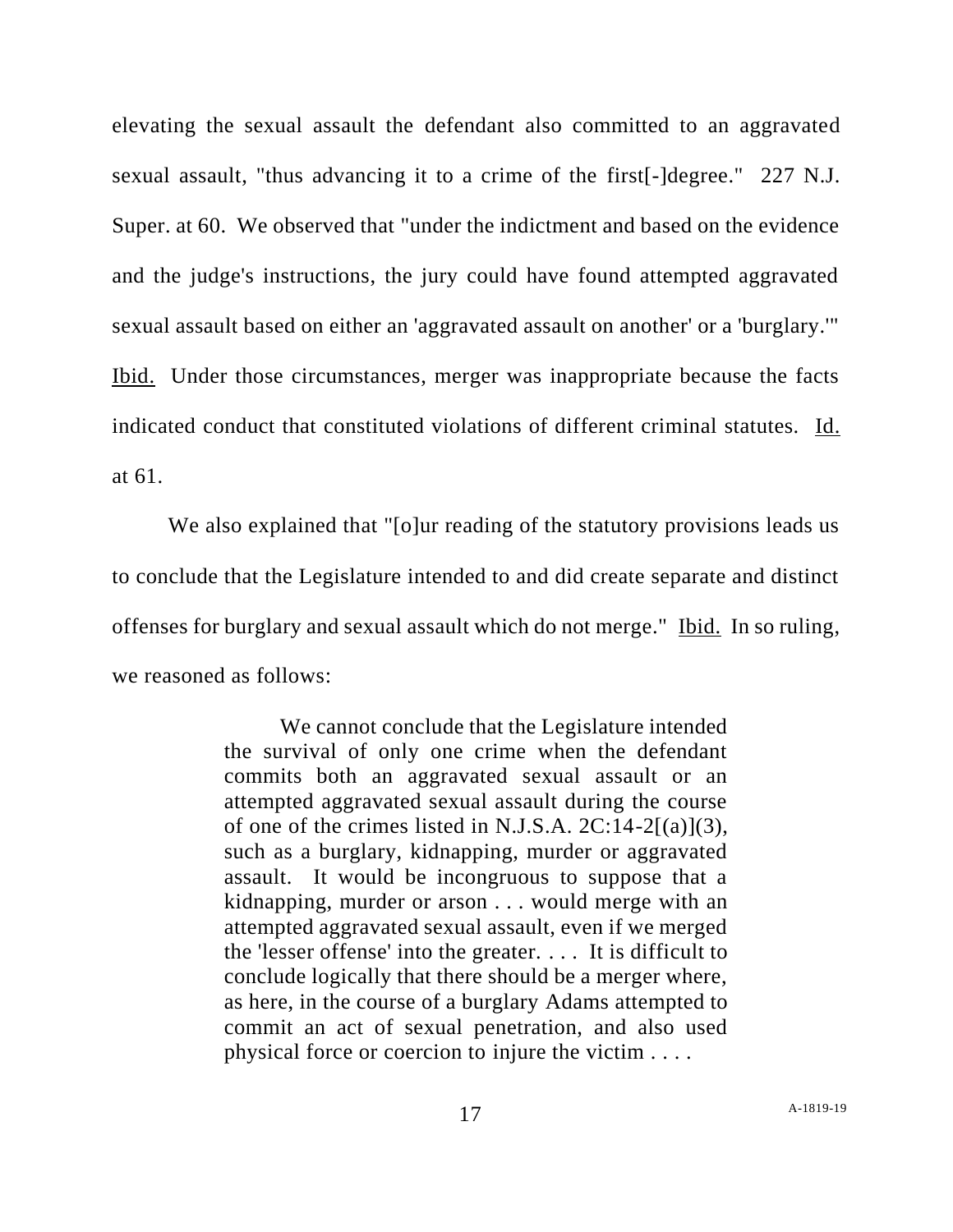If the reasoning in Ramos applied, there would be little to deter an individual from committing a sexual assault during a robbery, kidnapping, burglary or any of the other crimes enumerated in N.J.S.A. 2C:14-  $2[(a)](3)$ .

[Id. at 63-64.]

In enacting N.J.S.A. 2C:14-2(a)(3), the Legislature "intended the crime of aggravated sexual assault to be separate and distinct from the underlying offenses." Cole, 120 N.J. at 330-32 (finding merger inappropriate where "[t]he evidence support[ed] three possibilities that could raise defendant's conviction for sexual assault to aggravated sexual assault," namely, the commission of a robbery, kidnapping, or aggravated assault); see also Adams, 227 N.J. Super. at 66-67 ("The harm from the attempted aggravated sexual assault is of a different nature from that involved in the burglary.... The fact that it is committed during the course of one of the crimes enumerated in N.J.S.A.  $2C:14-2(a)(3)$ only enhances the potential risk of harm to the victim.").

Similar to Adams, defendant here was convicted of both aggravated sexual assault and burglary, as well as kidnapping and aggravated assault. Although burglary, kidnapping, and aggravated assault are each statutory elements of aggravated sexual assault, the convictions should not be merged with the aggravated sexual assaults, as the crimes represent distinct harms to the victim.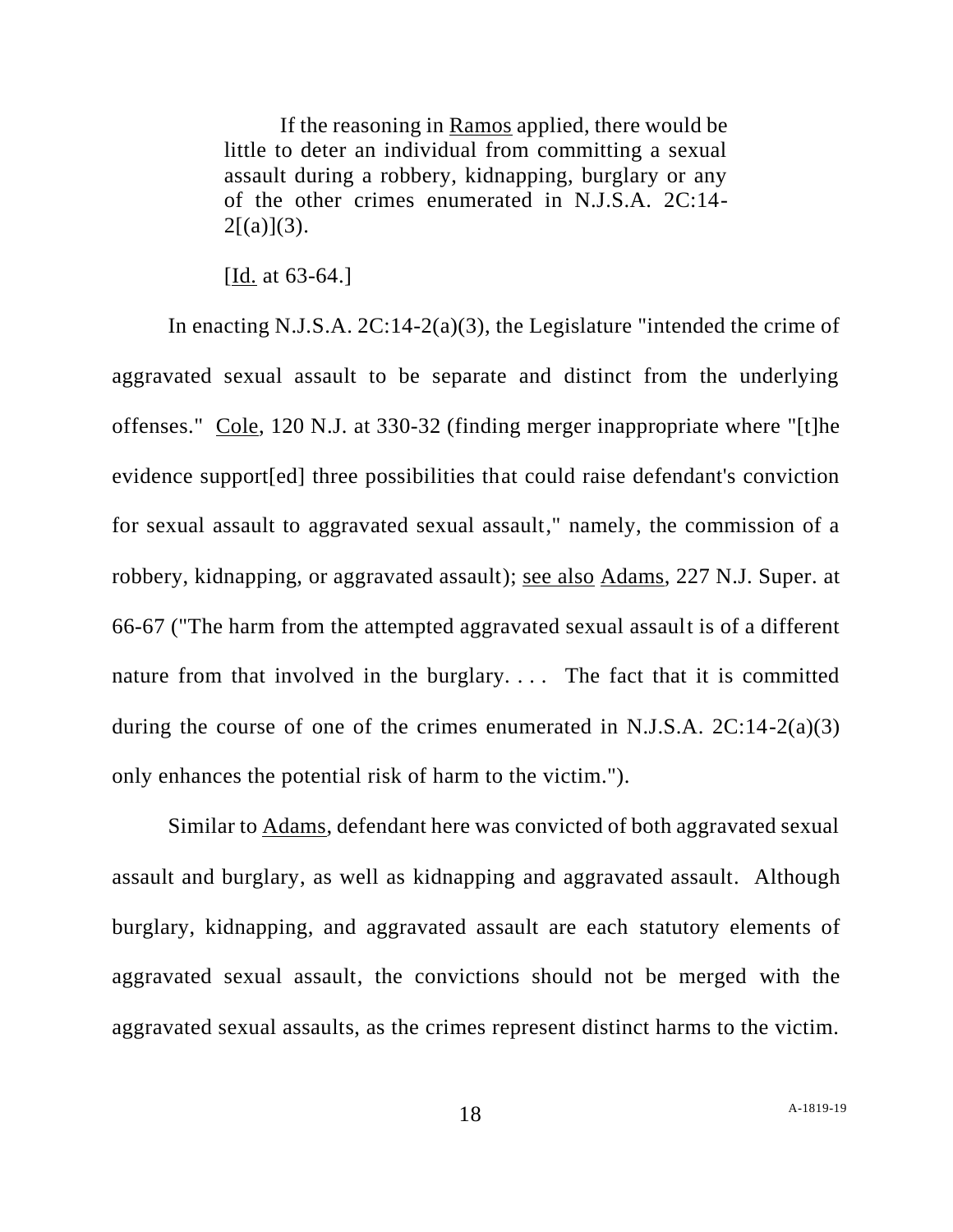Finally, as the jury convicted defendant of all three crimes, either kidnapping or aggravated assault alone or together could have served to elevate his conviction to first-degree aggravated sexual assault; moreover, burglary is simply not an element of any of these offenses. The evidence supported several possibilities that could have enhanced the sexual assault to an aggravated sexual assault, making merger inappropriate, including that defendant used coercion against the victim and the victim sustained "severe personal injury." N.J.S.A. 2C:14-2(6); see Cole, 120 N.J. at 330-32.

Next, we consider defendant's contention that his convictions for thirddegree possession of a weapon for an unlawful purpose and first-degree aggravated sexual assault should have been merged. We disagree.

''Merger is not required when the evidence submitted to the jury is sufficient to permit it to determine that defendant possessed the [weapon for] an unlawful purpose independent of the greater offense" and importantly, "when the jury has been properly instructed and those instructions do not restrict the jury's consideration of the unlawful purpose only to commission of the greater offense for which defendant was found guilty.'' Diaz, 144 N.J. at 632 (emphasis added). In State v. Williams, 213 N.J. Super. 30 (App. Div. 1986), where the jury's verdict was ambiguous, and the defendant was convicted of possession of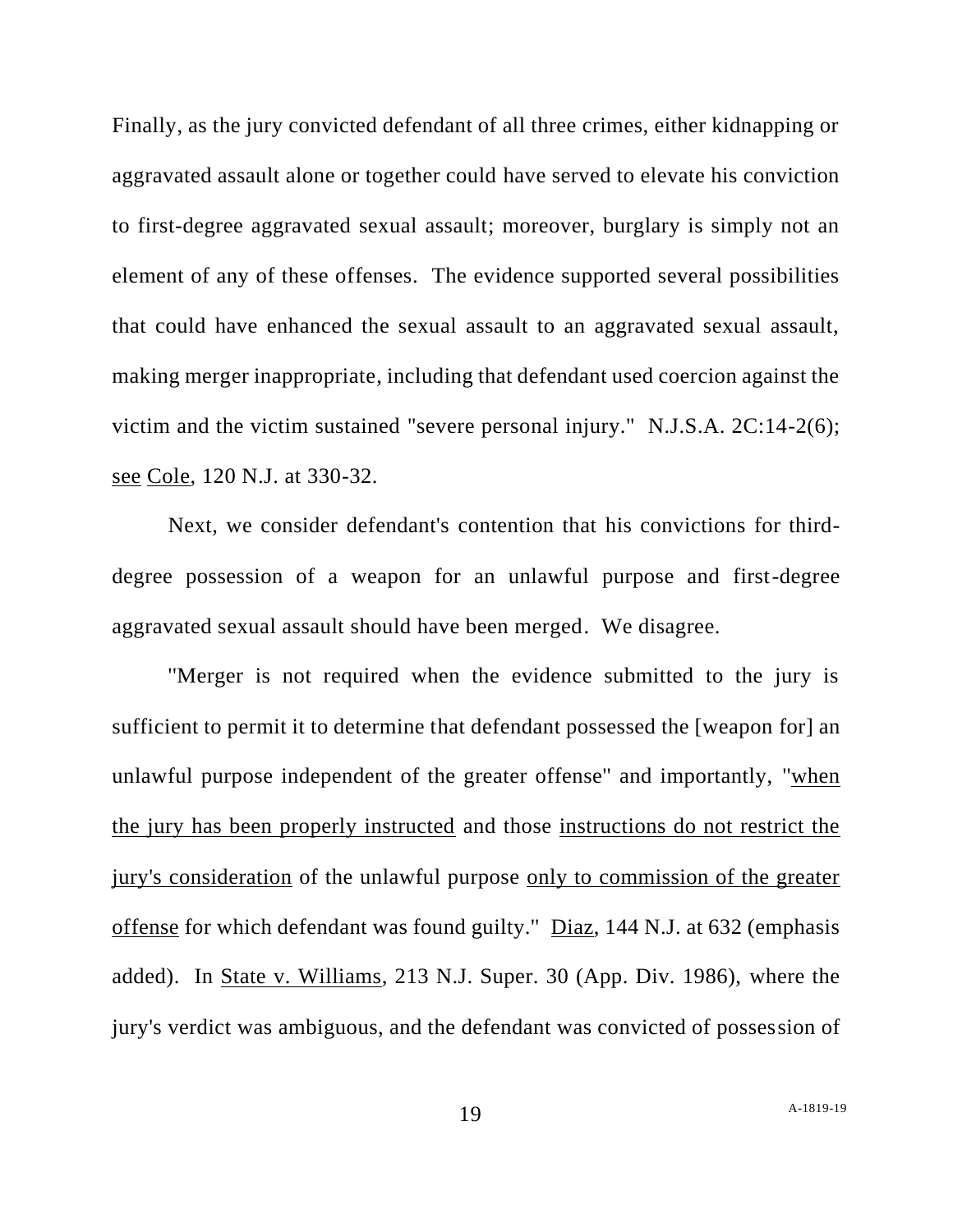a weapon for an unlawful purpose and manslaughter, we explained there are four

conditions to merger under the circumstances,

(1) the defendant must have been charged in the indictment with possession of the weapon with a broader unlawful purpose, either generally or specifically, than using the weapon to kill or assault the victim of the greater offense, (2) the evidence must support a finding that the defendant had a broader unlawful purpose, (3) the judge must have instructed the jury of the difference between possession with the specific unlawful purpose of using the weapon against the victim of the greater offense and a broader unlawful purpose and (4) the verdict must express the jury's conclusion that the defendant had a broader unlawful purpose.

[Williams, 213 N.J. Super. at 36].

The third factor is essential because "'[a] jury is not qualified to say without guidance which purposes for possessing a gun are unlawful under N.J.S.A. 2C:39-4(a) and which are not.'" Diaz, 144 N.J. at 640 (alteration in original) (quoting State v. Jenkins, 234 N.J. Super. 311, 316 (App. Div. 1989)). In other words, where the jury's verdict does not reflect what charge or other "broader unlawful purpose" the jury relied upon, we "may not assume, that the verdict on possession of the gun for an unlawful purpose was for a broader unlawful purpose than" the greater offense with which the defendant was charged and convicted. Ibid. As the Diaz Court articulated, "[w]e hold that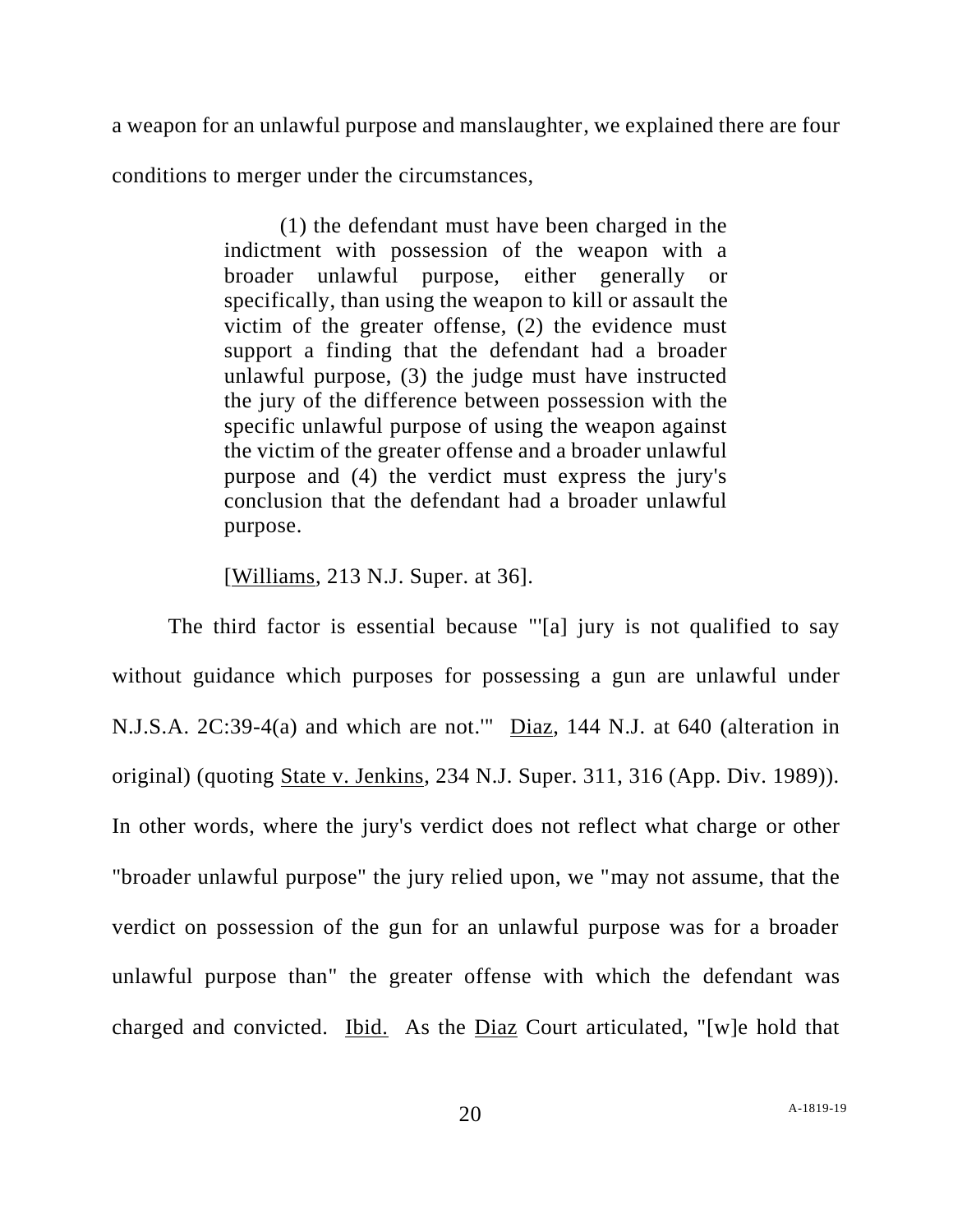when a trial court declines to use a special verdict but there is sufficient evidence before the jury to support a finding of a broader purpose to use the weapon unlawfully . . . and the trial court gives a proper jury instruction that does not include an instruction that the unlawful purpose is the same as using the weapon to commit the substantive offense, merger is not required."  $\underline{Id}$  at 638-39.<sup>2</sup>

Where "[t]he evidence tends to prove that defendant possessed the weapon unlawfully only to commit the substantive offense [and n]o broader unlawful purpose [is] supported directly or circumstantially by the evidence," merger is appropriate. Tate, 216 N.J. at 311 (emphasis added). Even when evidence of other offenses exists, if "the jury is explicitly instructed that the unlawful purpose was to use the gun against the victim of the substantive offense . . . merger is required notwithstanding that the evidence was sufficient to support a separate unlawful purpose." Id. at 313 (omission in original) (quoting Diaz, 144 N.J. at 641).

Here, defendant's conviction for possessing a weapon—a knife—for an unlawful purpose was not supported with a special verdict sheet, and the

<sup>&</sup>lt;sup>2</sup> In  $\overline{Diaz}$ , the trial judge explained to the jury that the State had the burden of proving that the defendant possessed the gun for the purpose "of using it unlawfully 'against the person or property of another,'" but the court did "not instruct the jury what the alleged unlawful purposes were based on the evidence presented." 144 N.J. at 640.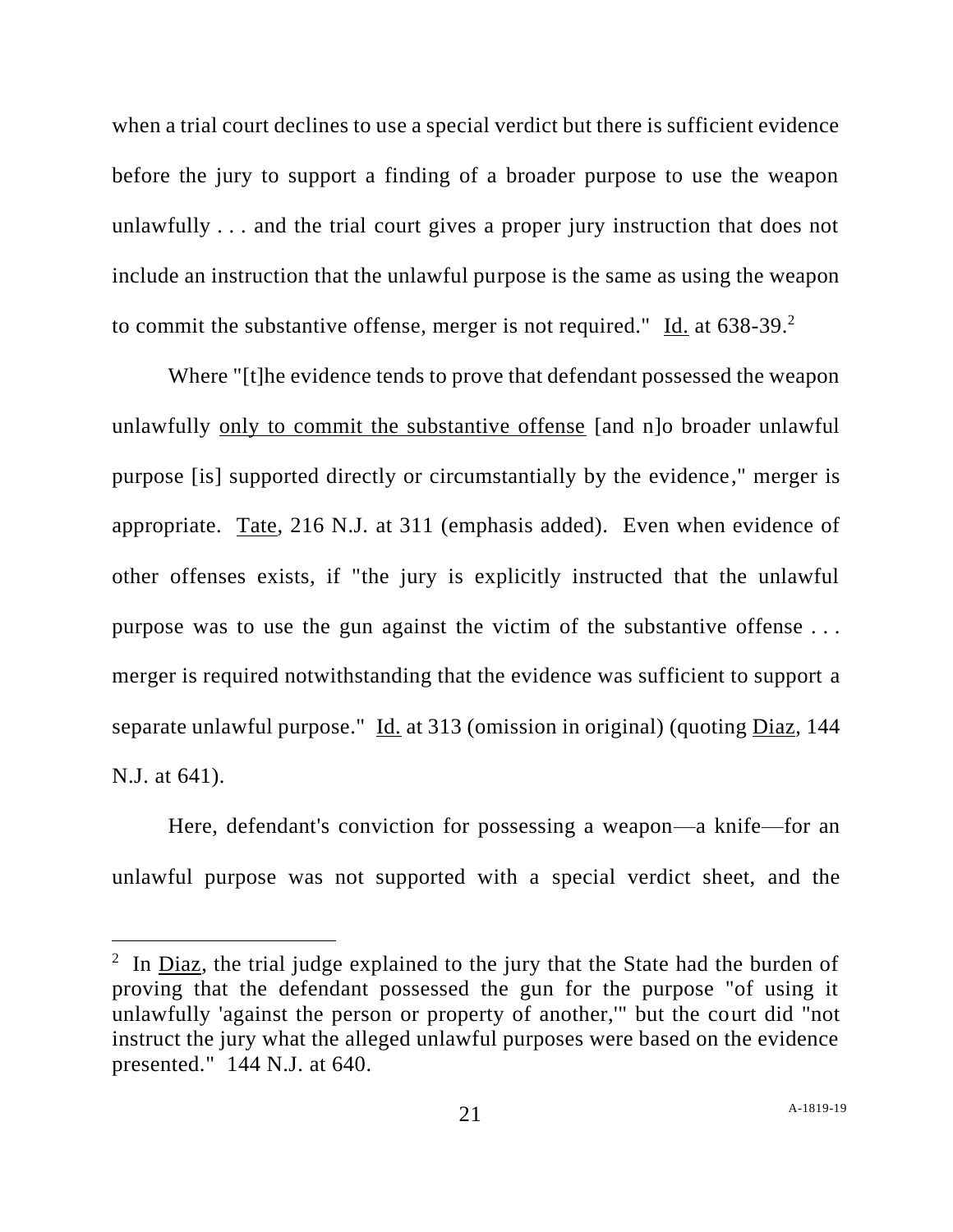indictment and the trial court judge's instructions did not specify any purpose, other than "to use it unlawfully against" his victim. The indictment therefore satisfied the first requirement that defendant be generally charged with an unlawful purpose. Moreover, the second requirement was satisfied by the evidence adduced at trial that included defendant's use of the knife in kidnapping the victim and in his aggravated assault of her by the cutting of her hand during the commission of these crimes. From the evidence presented, the jury reasonably could have concluded that defendant had a broader purpose in possessing the knife than only to sexually assault the victim.

As to the third factor, the trial court judge explained to the jury that the indictment charged defendant with "knowingly and unlawfully . . . possess[ing] and carry[ing] a certain weapon, to wit, a knife with the purpose to use it unlawfully against the person of [the victim]." He further explained that under the statute,

> A person who has in his possession any weapon with a purpose to use it unlawfully against the person or property of another is guilty of a crime. The elements that the State must prove beyond a reasonable doubt are: One, that the defendant possessed a weapon, namely a knife. Two, that the defendant knew that it was capable of causing sever[e] bodily injury or death to another. And three, that it was the defendant's purpose to use it unlawfully against another.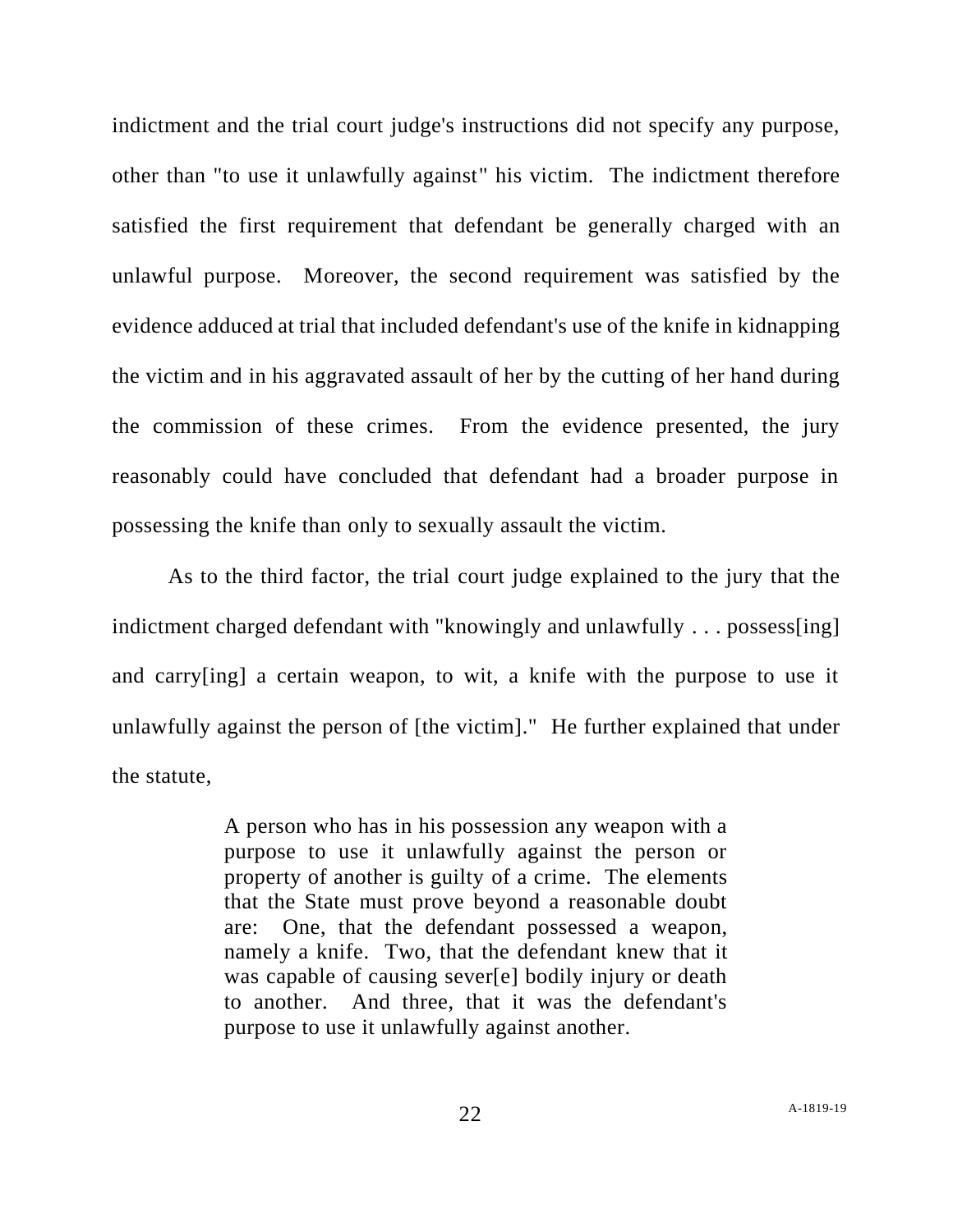. . . .

[T]he third element, purposely to use a weapon unlawfully against another needs some explanation.

A person acts purposely with respect to the possession of a weapon with the purpose to use it unlawfully against another if it is his conscious object to possess the weapon for that purpose. And purpose may be gathered from his acts and conduct; that is, you may find that the defendant had the requisite purpose on the basis of all that was said and done at the particular time and place and from all the surrounding circumstances.

The trial court did not include an instruction that defendant's unlawful purpose in possessing the knife was to use it to commit the sexual assault, but instead the purpose was to use it "against" the victim. However, he also instructed that in determining that purpose, the jury could consider "all the surrounding circumstances" and identify his purpose in light of "all his acts and conduct." This instruction therefore included consideration of the other crimes committed and suggested a broader purpose than the aggravated sexual assaults.

As there was no possible lawful purpose in defendant possessing a knife and using it against the victim in this case, this instruction was sufficient because the indictment never alleged a specific unlawful purpose, the instruction was broad enough to include all of defendant's illegal purposes, and it was consistent with the general language of the indictment.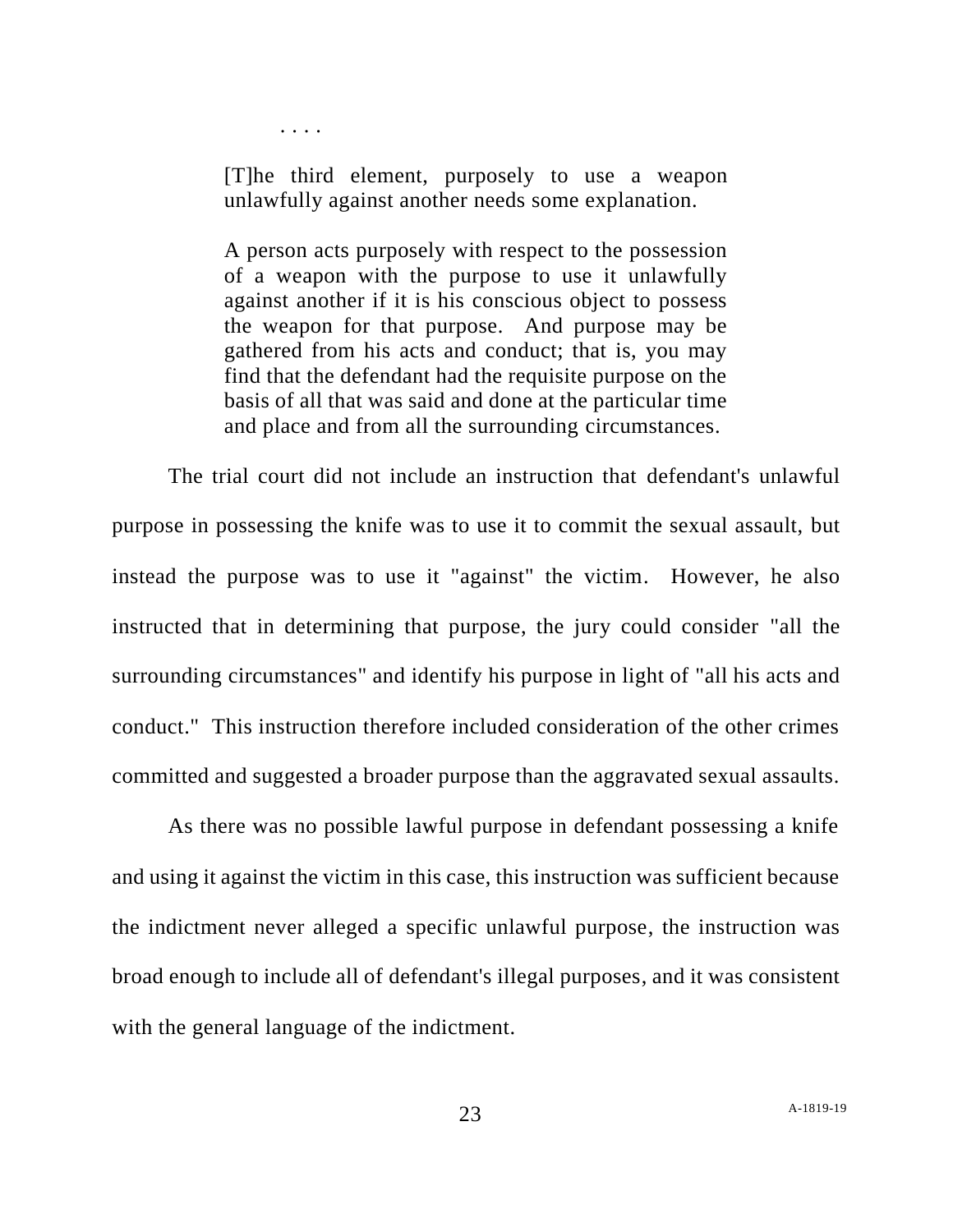Finally, the jury found defendant guilty of burglary, aggravated assault, aggravated sexual assault, and kidnapping, among other crimes. Thus, the verdict expresses that the jury believed defendant's broader purpose encompassed crimes other than the sexual assault. Under these circumstances, merger was not an option.

We next consider defendant's argument that his conviction for fourthdegree unlawful possession of a weapon should have merged with his seconddegree burglary conviction. According to defendant, his purpose in possessing the knife was to commit the burglary. He contends the motion judge "erred in ruling that the jury could have elevated the burglary charge based on the two weapons convictions or the aggravated assault charge." Defendant states, without explanation, that we should vacate the merger of the weapons offenses and instead merge the unlawful possession of a weapon conviction with the burglary conviction, apart from arguing that his purpose in possessing the knife was to commit the burglary. Here, again, we disagree.

In his indictment, defendant was charged with and later convicted of burglary "by willfully entering an occupied structure, to wit: the residence of [the victim], with the purpose to commit an offense therein and in the course of committing said offense or offenses: 1. [k]nowingly or recklessly inflicted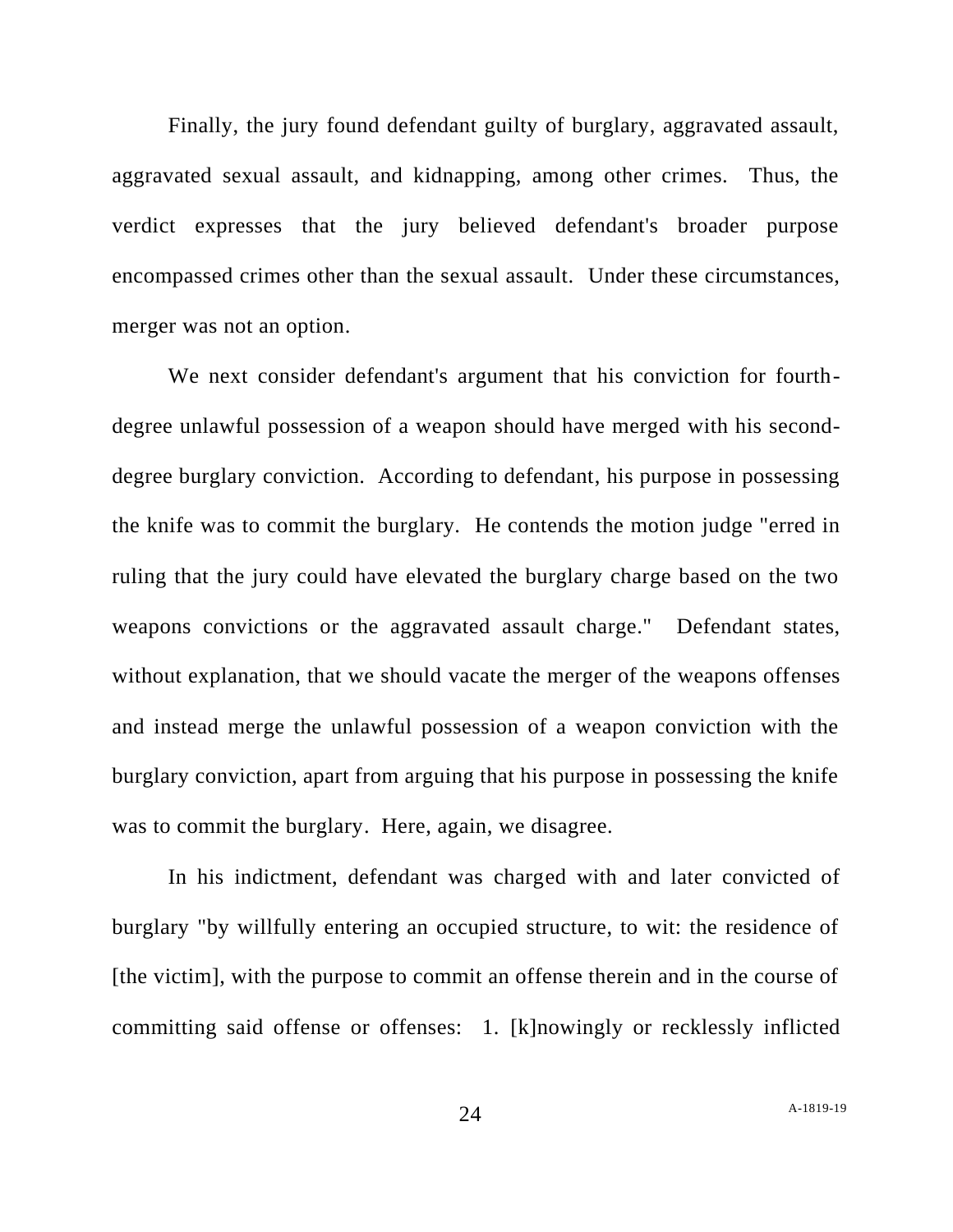bodily injury upon [the victim], and/or 2. [w]as armed with a deadly weapon, a knife." He was also charged with and later convicted of committing fourthdegree unlawful possession of a weapon and third–degree possession of a weapon for an unlawful purpose, N.J.S.A. 2C:39-4(d). At sentencing, the trial court merged the former with the latter.

The trial court judge's burglary instruction to the jury included his reading the indictment that stated "[defendant] . . . did commit the crime of burglary by willfully entering an occupied structure, to wit, the residence of [the victim] with the purpose to commit an offense therein and in the course of committing said offense or offenses, one knowingly or recklessly inflicted bodily injury upon [the victim] and/or was armed with a deadly weapon, a knife." (Emphasis added).

However, in his charge to the jury as to the elements of the burglary, the trial court judge did not include that the State had to prove injury to the victim or that defendant possessed a knife. Rather, he explained "the State must prove beyond a reasonable doubt the following elements: [o]ne, that . . . defendant entered the residence of [the victim] without permission. And, two, that ... defendant entered the premises with the purpose to commit an offense therein." He also explained that "the State charge[d] that the defendant entered the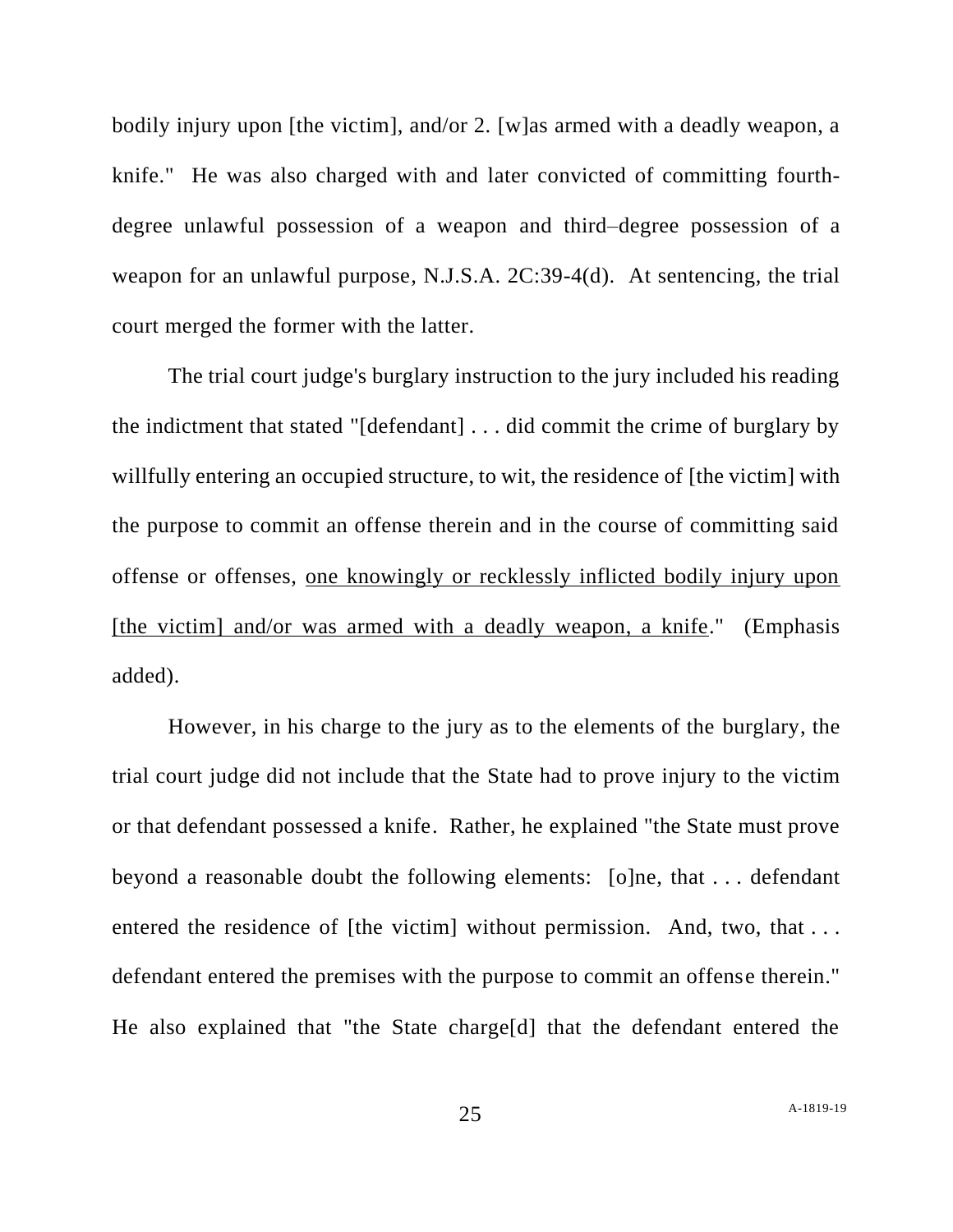premises with the purpose to commit the crime of sexual assault." But he did not specifically instruct the jury that they had to find he carried a knife or that he injured the victim.

The charges as to the weapons offenses did not include a requirement that there has been proof of a burglary to establish defendant's guilt. Rather, the "proof required for conviction under N.J.S.A. 2C:39-5(d) is the knowing possession of a weapon under circumstances not manifestly appropriate for a lawful use." State v. Jones, 213 N.J. Super. 562, 568 (App. Div. 1986). As to the possession of a weapon for an unlawful purpose, "[u]nder N.J.S.A. 2C:39- 4(d), 'in addition to proving knowing possession of a weapon, the State must prove an unlawful purpose.'" Ibid. Therefore, "all the elements of N.J.S.A. 2C:39-5(d) are part of the proof necessary to establish a violation of N.J.S.A. 2C:39-4(d)." Ibid. As such, the merger of those two counts was proper. Ibid.

The weapons charges could not be merged with the burglary because as the trial court judge instructed, the State needed only to prove that defendant entered into the residence without permission with the intent to commit any unlawful act. Possessing a weapon unlawfully for an unlawful purpose was not an element of the offense. In any event, defendant was also convicted of aggravated assault, which supported his second-degree burglary conviction.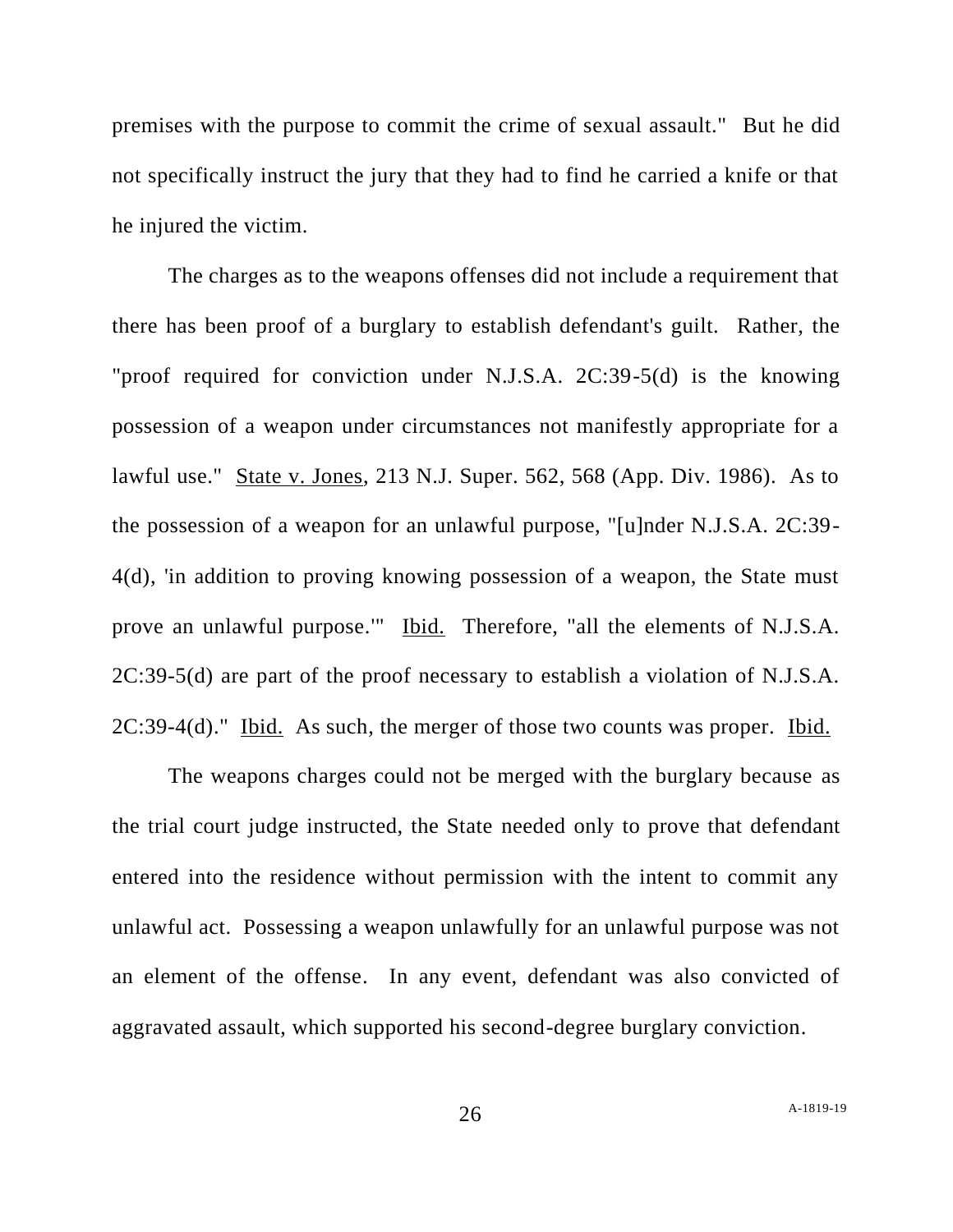The trial court judge correctly did not merge the weapons and burglary convictions and, contrary to defendant's argument, his separate sentencing on the merged weapons offenses and burglary did not constitute impermissible double counting, which occurs when a defendant's conduct is used to prove an element of the offense and is used again as an aggravating factor in sentencing. State v. Lawless, 214 N.J. 594, 608 (2013).

Defendant's final argument on merger is that the motion judge failed to vacate the merged counts. Although he recognizes that the judge was "correct that merged counts are not extinguished," defendant maintains that "merger issues are posed as questions of whether or not one offense merges into another, suggesting that an existing offense is overwhelmed by another and disappears into it." Defendant contends that "it would seem more appropriate to conceptualize the convictions as merger with one another and the surviving greater conviction being the single offense for which, in the final analysis, the defendant was liable all along."

We conclude that defendant's argument in this regard is without sufficient merit to warrant further discussion in a written opinion. R. 2:11-3(e)(2). Suffice it to say that despite defendant's concession that merged convictions are not extinguished, see State v. Pennington, 273 N.J. Super. 289, 295 (App. Div.